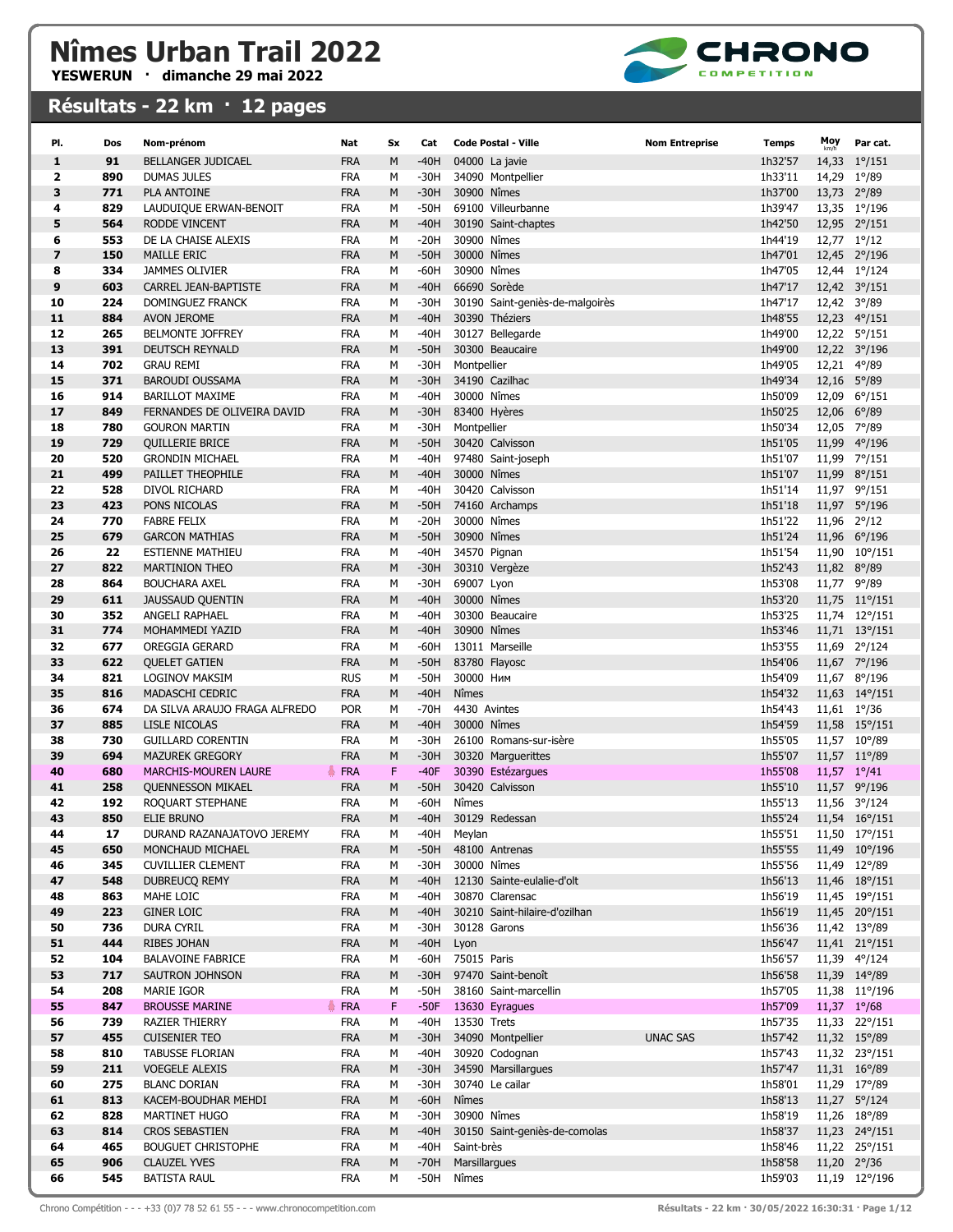

| PI.        | Dos        | Nom-prénom                               | Nat                      | Sx           | Cat              | Code Postal - Ville                          | <b>Nom Entreprise</b><br>Temps | Moy                    | Par cat.                       |
|------------|------------|------------------------------------------|--------------------------|--------------|------------------|----------------------------------------------|--------------------------------|------------------------|--------------------------------|
| 67         | 231        | PENEL NICOLAS                            | <b>FRA</b>               | M            | $-40H$           | 30000 Nîmes                                  | 1h59'04                        | 11,19                  | $26^{\circ}/151$               |
| 68         | 818        | <b>MAUREL PIERRE</b>                     | <b>FRA</b>               | M            | $-40H$           | 73200 Albertville                            | 1h59'17                        |                        | 11,17 27°/151                  |
| 69         | 897        | OLIVEIRA LOPES ELCIO                     | <b>BRA</b>               | M            | $-40H$           | Vergèze                                      | 1h59'17                        |                        | 11,17 28°/151                  |
| 70         | 807        | <b>MARY YVAN</b>                         | <b>FRA</b>               | M            | $-60H$           | 30190 Sainte-anastasie                       | 1h59'21                        |                        | 11,16 6°/124                   |
| 71         | 515        | <b>FAIVRE NICOLAS</b>                    | <b>FRA</b>               | M            | $-50H$           | 30390 Estézargues                            | 1h59'24                        |                        | 11,16 13°/196                  |
| 72         | 65         | <b>LAVAL STEPHANE</b>                    | <b>FRA</b>               | M            | $-50H$           | Nîmes                                        | 1h59'25                        |                        | 11,15 14°/196                  |
| 73         | 397        | <b>ALCALDE FRED</b>                      | <b>FRA</b>               | M            | $-50H$           | 30150 Roquemaure                             | 1h59'26                        |                        | 11,15 15°/196                  |
| 74         | 865        | <b>CHAMOUTON JULIEN</b>                  | <b>FRA</b>               | M            | $-40H$           | 30000 Nîmes                                  | 1h59'27                        |                        | 11,15 29°/151                  |
| 75         | 21         | <b>ALLOU RAFIK</b>                       | <b>FRA</b>               | M            | $-40H$           | 30000 Nîmes                                  | 1h59'36                        |                        | 11,14 30°/151                  |
| 76         | 370        | <b>BAROUDI ZACHARIA</b>                  | <b>FRA</b>               | М            | $-30H$           | 34190 Cazilhac                               | 1h59'41                        |                        | 11,13 19°/89                   |
| 77         | 790        | <b>MERCIER VIOLETTE</b>                  | <b>FRA</b>               | $\mathsf{F}$ | $-30F$           | Pujaut                                       | 2h00'00                        | $11,10$ $1^{\circ}/21$ |                                |
| 78         | 513        | <b>COURBIERE BORIS</b>                   | <b>FRA</b>               | М            | $-40H$           | 26200 Montélimar                             | 2h00'00                        |                        | 11,10 31°/151                  |
| 79         | 902        | <b>VERDIER STEPHANE</b>                  | <b>FRA</b>               | M            | $-60H$           | 30000 Nîmes                                  | 2h00'08                        |                        | 11,09 7°/124                   |
| 80<br>81   | 772<br>261 | <b>RUIZ VALENTIN</b><br>DOMERGUE MARIUS  | <b>FRA</b><br><b>FRA</b> | M<br>M       | $-40H$<br>$-40H$ | 30630 Cornillon<br>20151 Chantilly           | 2h00'12<br>2h00'20             |                        | 11,08 32°/151<br>11,07 33°/151 |
| 82         | 157        | LE BRIS JEREMY                           | <b>FRA</b>               | M            | $-40H$           | 94800 Villejuif                              | 2h00'28                        |                        | 11,06 34°/151                  |
| 83         | 642        | <b>BOUSIGE NICOLAS</b>                   | <b>FRA</b>               | M            | $-50H$           | 30820 Caveirac                               | 2h00'36                        |                        | 11,04 16°/196                  |
| 84         | 390        | <b>LECOQ BAPTISTE</b>                    | <b>FRA</b>               | М            | $-30H$           | 44530 Saint-gildas-des-bois                  | 2h00'36                        |                        | 11,04 20°/89                   |
| 85         | 882        | DUTHU-PALOUMET LUCAS                     | <b>FRA</b>               | M            | $-20H$           | 40990 Herm                                   | 2h00'45                        |                        | $11,03$ $3^{\circ}/12$         |
| 86         | 354        | MICHEL PIERRE                            | <b>FRA</b>               | M            | $-60H$           | 13830 Roquefort-la-bédoule                   | 2h00'52                        |                        | 11,02 8°/124                   |
| 87         | 665        | GISCLOUX JEAN-CHRISTOPHE                 | <b>FRA</b>               | M            | $-50H$           | 34380 Saint-martin-de-londres                | 2h01'08                        |                        | 11,00 17°/196                  |
| 88         | 742        | <b>BAZIN LUDOVIC</b>                     | <b>FRA</b>               | M            | -50H             | Nîmes                                        | 2h01'10                        |                        | 10,99 18°/196                  |
| 89         | 454        | <b>GUIGNARD MICHAEL</b>                  | <b>FRA</b>               | M            | $-50H$           | 30000 Nîmes                                  | 2h01'11                        |                        | 10,99 19°/196                  |
| 90         | 209        | <b>BARBERAN CELINE</b>                   | FRA                      | $\mathsf{F}$ | $-50F$           | 64000 Pau                                    | 2h01'27                        |                        | 10,97 2°/68                    |
| 91         | 842        | <b>HOUDIN FABRICE</b>                    | <b>FRA</b>               | M            | $-60H$           | 13630 Eyragues                               | 2h02'06                        |                        | 10,91 9°/124                   |
| 92         | 502        | <b>MARTEAU MARC</b>                      | <b>FRA</b>               | M            | $-50H$           | 30210 Cabrières                              | 2h02'28                        |                        | 10,88 20°/196                  |
| 93         | 715        | <b>CORTIAL FREDERIC</b>                  | <b>FRA</b>               | M            | $-50H$           | 34400 Entre-vignes                           | 2h02'30                        |                        | 10,87 21°/196                  |
| 94         | 541        | <b>BOUZANNE ANDREA</b>                   | <b>FRA</b>               | M            | $-30H$           | 87270 Couzeix                                | 2h02'38                        |                        | 10,86 21°/89                   |
| 95<br>96   | 817<br>87  | <b>DANLOS ROMAIN</b><br><b>ICHE MARC</b> | <b>FRA</b><br><b>FRA</b> | M<br>М       | $-40H$<br>$-50H$ | 30230 Rodilhan<br>30129 Manduel              | 2h03'13<br>2h03'19             |                        | 10,81 35°/151<br>10,80 22°/196 |
| 97         | 748        | RIGAL CEDRIC                             | <b>FRA</b>               | M            | $-50H$           | 30300 Comps                                  | 2h03'32                        |                        | 10,78 23°/196                  |
| 98         | 697        | <b>BAILLY ERIC</b>                       | <b>FRA</b>               | M            | $-60H$           | Fréjus                                       | 2h03'34                        |                        | 10,78 10°/124                  |
| 99         | 722        | <b>RIUS HENRY</b>                        | <b>FRA</b>               | M            | $-60H$           | Nîmes                                        | 2h03'35                        |                        | 10,78 11°/124                  |
| 100        | 510        | <b>DEVOIS CLAUDE</b>                     | <b>FRA</b>               | М            | $-70H$           | 30840 Meynes                                 | 2h03'39                        |                        | 10,77 3°/36                    |
| 101        | 827        | <b>OLIVE CYRIL</b>                       | <b>FRA</b>               | M            | $-50H$           | 30980 Saint-dionisy                          | 2h03'49                        |                        | 10,76 24°/196                  |
| 102        | 49         | <b>GRANIER ERIC</b>                      | <b>FRA</b>               | М            | $-60H$           | 34110 Mireval                                | 2h03'54                        |                        | 10,75 12°/124                  |
| 103        | 905        | YOUSFI MOUNIR                            | <b>FRA</b>               | M            | $-50H$           | 13310 Saint-martin-de-crau                   | 2h04'12                        |                        | 10,72 25°/196                  |
| 104        | 28         | DERIVIERE SYLVAIN                        | <b>FRA</b>               | M            | $-50H$           | 30320 Saint-gervasy                          | 2h04'22                        |                        | 10,71 26°/196                  |
| 105        | 77         | <b>BOSC ADRIEN</b>                       | <b>FRA</b>               | M            | $-40H$           | 30230 Bouillargues                           | 2h04'29                        |                        | 10,70 36°/151                  |
| 106        | 61         | LE TOUX MAXIME                           | <b>FRA</b>               | М            | $-30H$           | 56100 Lorient                                | 2h04'35                        |                        | 10,69 22°/89                   |
| 107        | 202        | ALBEJANO RAPHAEL                         | <b>FRA</b>               | M            | $-30H$           | 71880 Châtenoy-le-royal                      | 2h04'36                        |                        | 10,69 23°/89                   |
| 108<br>109 | 380<br>721 | RIBOULET MICKAEL<br>DEMARTHEAUX OLIVIER  | <b>FRA</b>               | M<br>M       | $-50H$<br>$-60H$ | 69008 Lyon                                   | 2h04'37<br>2h04'41             |                        | 10,69 27°/196                  |
| 110        | 637        | <b>COLOMBANI SIMON</b>                   | <b>FRA</b><br><b>FRA</b> | М            | -40H             | Labège<br>Nîmes                              | 2h04'42                        |                        | 10,68 13°/124<br>10,68 37°/151 |
| 111        | 164        | COMBERNOUX JOSUE                         | <b>FRA</b>               | M            | $-50H$           | 30000 Nîmes                                  | 2h04'42                        |                        | 10,68 28°/196                  |
| 112        | 172        | MAJOUREL LOIC                            | <b>FRA</b>               | М            | $-50H$           | 30510 Générac                                | 2h04'44                        |                        | 10,68 29°/196                  |
| 113        | 50         | PINTO ANTHONY                            | <b>FRA</b>               | M            | $-40H$           | 30640 Beauvoisin                             | 2h05'00                        |                        | 10,66 38°/151                  |
| 114        | 779        | <b>CENS REGIS</b>                        | <b>FRA</b>               | М            | -50H             | 38000 Grenoble                               | 2h05'03                        |                        | 10,65 30°/196                  |
| 115        | 557        | HERAUT SEBASTIEN                         | <b>FRA</b>               | M            | $-50H$           | Nîmes                                        | 2h05'11                        |                        | 10,64 31°/196                  |
| 116        | 562        | <b>DUGAS CEDRIC</b>                      | FRA                      | М            | -50H             | 30700 Blauzac                                | 2h05'12                        |                        | 10,64 32°/196                  |
| 117        | 428        | PONTIER JEREMY                           | <b>FRA</b>               | M            | $-30H$           | 30620 Uchaud                                 | 2h05'25                        |                        | 10,62 24°/89                   |
| 118        | 841        | <b>CECCARINI GUILHEM</b>                 | FRA                      | M            | $-50H$           | 30900 Nîmes                                  | 2h05'26                        |                        | 10,62 33°/196                  |
| 119        | 364        | <b>CARPENTIER FRANCK</b>                 | <b>FRA</b>               | M            | $-30H$           | 30900 Nîmes                                  | 2h05'28                        |                        | 10,62 25°/89                   |
| 120        | 787        | THEROND SEBASTIEN                        | FRA                      | М            | -50H             | 30190 La calmette                            | 2h05'46                        |                        | 10,59 34°/196                  |
| 121        | 633        | DEMOURE BASTIEN                          | <b>FRA</b>               | M            | $-40H$           | 30730 Gajan                                  | 2h05'53                        |                        | 10,58 39°/151                  |
| 122<br>123 | 782<br>96  | DARTY OLIVIER<br><b>COSTE XAVIER</b>     | FRA<br><b>FRA</b>        | М            | -50H<br>$-50H$   | 30730 Fons<br>30190 Garrigues-sainte-eulalie | 2h05'53<br>2h05'56             |                        | 10,58 35°/196<br>10,58 36°/196 |
| 124        | 280        | <b>CHANUT BRICE</b>                      | FRA                      | M<br>M       | -50H             | 30129 Manduel                                | 2h05'59                        |                        | 10,57 37°/196                  |
| 125        | 71         | DANIEL ROMAIN                            | <b>FRA</b>               | M            | $-40H$           | 30000 Nîmes                                  | 2h06'04                        |                        | 10,57 40°/151                  |
| 126        | 1          | DEMOULIN PHILIPPE                        | FRA                      | М            | $-50H$           | Nîmes                                        | 2h06'14                        |                        | 10,55 38°/196                  |
| 127        | 560        | DUBOIS JOYCE                             | FRA                      | $\mathsf F$  | $-40F$           | 30900 Nîmes                                  | 2h06'32                        |                        | 10,53 2°/41                    |
| 128        | 288        | <b>HOCQ GREGOIRE</b>                     | FRA                      | М            | -30H             | 30000 Nîmes                                  | 2h06'35                        |                        | 10,52 26°/89                   |
| 129        | 759        | <b>GAYDON ANTHONY</b>                    | <b>FRA</b>               | M            | $-30H$           | Marseille                                    | 2h06'37                        |                        | 10,52 27°/89                   |
| 130        | 386        | LEON NICOLAS                             | <b>FRA</b>               | М            | -50H             | Moirans                                      | 2h06'51                        |                        | 10,50 39°/196                  |
| 131        | 676        | HOUPEAU JEAN-LOUIS                       | <b>FRA</b>               | M            | $-60H$           | 34830 Jacou                                  | 2h06'52                        |                        | 10,50 14°/124                  |
| 132        | 778        | D'ANNA MICKAEL                           | <b>FRA</b>               | М            | -40H             | 30320 Marguerittes                           | 2h07'01                        |                        | 10,49 41°/151                  |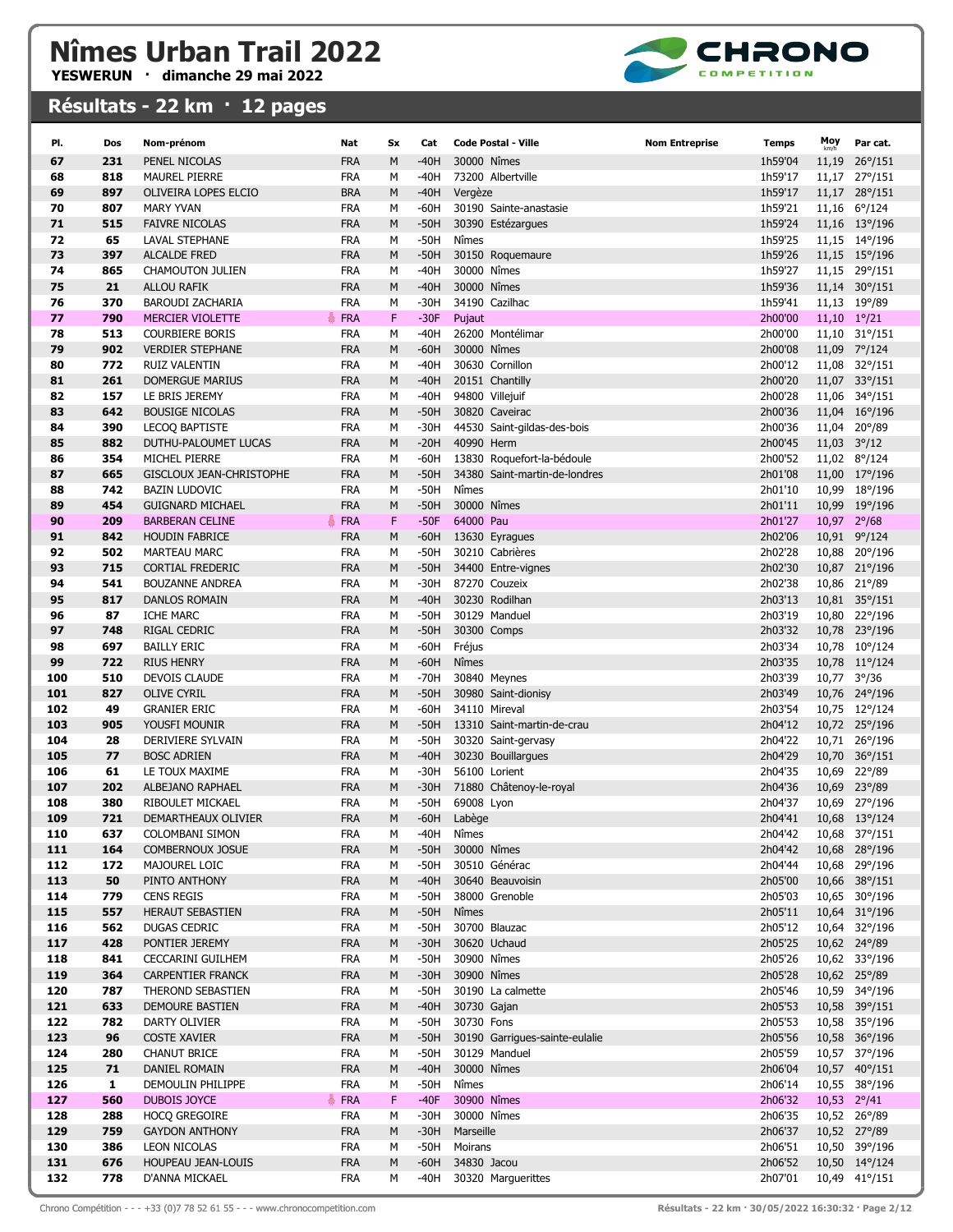

| PI.        | Dos          | Nom-prénom                                                   | Nat               | <b>Sx</b> | Cat              | <b>Code Postal - Ville</b>          | <b>Nom Entreprise</b> | <b>Temps</b>       | Moy         | Par cat.                       |
|------------|--------------|--------------------------------------------------------------|-------------------|-----------|------------------|-------------------------------------|-----------------------|--------------------|-------------|--------------------------------|
| 133        | 210          | <b>CHOULEUR ROBIN</b>                                        | <b>FRA</b>        | M         | $-40H$           | Montpellier                         |                       | 2h07'05            | 10,48       | $42^{\circ}/151$               |
| 134        | 756          | MOURRUT PATRICE                                              | <b>FRA</b>        | M         | $-60H$           | 30220 Aigues-mortes                 |                       | 2h07'26            |             | 10,45 15°/124                  |
| 135        | 63           | <b>BELLARA JEAN LOUP</b>                                     | <b>FRA</b>        | M         | $-50H$           | 30250 Sommières                     |                       | 2h07'27            |             | 10,45 40°/196                  |
| 136        | 142          | DUMENY BRUNO                                                 | FRA               | M         | $-40H$           | <b>Baillargues</b>                  |                       | 2h07'29            |             | 10,45 43°/151                  |
| 137        | 303          | <b>BONESSO GUILLAUME</b>                                     | <b>FRA</b>        | M         | $-30H$           | 31000 Toulouse                      |                       | 2h07'43            |             | 10,43 28°/89                   |
| 138        | 695          | <b>FERET GILBERT</b>                                         | FRA               | M         | $-70H$           | 30220 Aigues-mortes                 |                       | 2h07'49            |             | 10,42 4°/36                    |
| 139        | 688          | <b>FALAMPIN NICOLAS</b>                                      | <b>FRA</b>        | M         | $-30H$           | Nîmes                               | <b>FUTURA GAIA</b>    | 2h07'54            |             | 10,41 29°/89                   |
| 140        | 825          | POUJOL GREGORY                                               | FRA               | м         | $-50H$           | 34200 Sète                          |                       | 2h07'58            |             | 10,41 41°/196                  |
| 141        | 302          | <b>CARLET VINCENT</b>                                        | <b>FRA</b>        | M         | $-50H$           | 31170 Tournefeuille                 |                       | 2h07'59            |             | 10,41 42°/196                  |
| 142        | 462          | <b>TISNE SEBASTIEN</b>                                       | <b>FRA</b>        | М         | $-40H$           | 34070 Montpellier                   |                       | 2h08'10            |             | 10,39 44°/151                  |
| 143        | 322          | <b>ORUS CAMILLE</b>                                          | FRA               | F         | $-40F$           | <b>N</b> îmes                       |                       | 2h08'19            |             | $10,38$ $3^{\circ}/41$         |
| 144        | 165          | <b>BEAU RAPHAEL</b>                                          | <b>FRA</b>        | М         | $-50H$           | 34110 Vic-la-gardiole               |                       | 2h08'19            |             | 10,38 43°/196                  |
| 145        | 880          | <b>BENAMEUR KARIM</b>                                        | <b>FRA</b>        | M         | $-50H$           | 30900 Nîmes                         |                       | 2h08'43            |             | 10,35 44°/196                  |
| 146        | 281          | PRADES CHRISTOPHE                                            | FRA               | M         | $-60H$           | 30129 Redessan                      |                       | 2h08'43            |             | 10,35 16°/124                  |
| 147        | 195          | LE GUILLOU CEDRIC                                            | <b>FRA</b>        | M         | $-50H$           | 30820 Caveirac                      |                       | 2h08'52            |             | 10,34 45°/196                  |
| 148        | 617          | <b>ESPARCEL THOMAS</b>                                       | <b>FRA</b>        | M         | $-40H$           | Nîmes                               |                       | 2h08'59            |             | 10,33 45°/151                  |
| 149        | 569          | AVESQUE CHRISTOPHE                                           | <b>FRA</b>        | M         | $-40H$           | Congénies                           |                       | 2h09'06            |             | 10,32 46°/151                  |
| 150        | 800          | PARRINELLO BRUNO                                             | <b>FRA</b>        | М         | -60H             | Caissargues                         |                       | 2h09'09            |             | 10,31 17°/124                  |
| 151        | 868          | <b>GRAU YOHAN</b>                                            | <b>FRA</b>        | M         | $-50H$           | Caissargues                         |                       | 2h09'09            |             | 10,31 46°/196                  |
| 152        | 32           | <b>TARTARIN THIERRY</b>                                      | FRA               | M         | $-60H$           | 30000 Nîmes                         |                       | 2h09'15            |             | 10,31 18°/124                  |
| 153        | 400          | <b>HIDOT YANN</b>                                            | <b>FRA</b>        | M         | $-40H$           | 56250 Elven                         |                       | 2h09'16            |             | 10,30 47°/151                  |
| 154        | 156          | SAUVEE NICOLAS                                               | <b>FRA</b>        | M         | $-40H$           | 13630 Eyragues                      |                       | 2h09'18            |             | 10,30 48°/151                  |
| 155        | 755          | <b>LAPLACE KEVIN</b>                                         | <b>FRA</b>        | M         | $-50H$           | 30000 Nîmes                         |                       | 2h09'23            |             | 10,29 47°/196                  |
| 156        | 177          | RIVET ROMAIN                                                 | FRA               | М         | $-40H$           | 34590 Marsillargues                 |                       | 2h09'44            |             | 10,27 49°/151                  |
| 157        | 866          | <b>TAORMINA ENZO</b>                                         | <b>FRA</b>        | M         | $-30H$           | Nîmes                               |                       | 2h09'52            |             | 10,26 30°/89                   |
| 158        | 242          | VAN HAUDENHUYSE JONATHAN                                     | <b>FRA</b>        | M         | $-40H$           | Saze                                |                       | 2h10'00            |             | 10,25 50°/151                  |
| 159        | 48           | <b>VITRY FREDERIC</b>                                        | <b>FRA</b>        | M         | $-50H$           | 30350 Domessargues                  |                       | 2h10'00            |             | 10,25 48°/196                  |
| 160        | 651          | <b>BELLON BERNARD</b>                                        | FRA               | M         | $-70H$           | 30620 Uchaud                        |                       | 2h10'01            |             | 10,24 5°/36                    |
| 161        | 664          | <b>CUGINI WALTER</b>                                         | <b>FRA</b>        | M         | $-70H$           | 30121 Mus                           |                       | 2h10'01            |             | 10,24 6°/36                    |
| 162        | 468          | <b>BASTIEN GENOT</b>                                         | FRA               | М         | $-30H$           | 30000 Nîmes                         |                       | 2h10'03            |             | 10,24 31°/89                   |
| 163        | 55           | MICHAEL GIRMAY                                               | <b>GBR</b>        | M         | $-70H$           | 30200 Bagnols-sur-cèze<br>Nîmes     |                       | 2h10'05            | 10,24 7°/36 |                                |
| 164        | 594          | <b>BARILLEAU MICKAEL</b>                                     | <b>FRA</b>        | M         | $-50H$           |                                     |                       | 2h10'17            |             | 10,22 49°/196                  |
| 165<br>166 | 416<br>666   | <b>GROTZINGER SACOUMAN ROMAIN</b><br><b>MAZEL CHRISTOPHE</b> | <b>FRA</b><br>FRA | M<br>M    | $-40H$<br>-50H   | 84700 Sorgues<br>Malemort-du-comtat |                       | 2h10'22<br>2h10'32 |             | 10,22 51°/151<br>10,20 50°/196 |
| 167        | 248          | <b>GUIDER KELVIN</b>                                         | <b>FRA</b>        | M         | $-30H$           | 30900 Nîmes                         |                       | 2h10'44            |             | 10,19 32°/89                   |
| 168        | 802          | <b>GABOURY JEAN-SEBASTIEN</b>                                | FRA               | М         | $-60H$           | 30000 Nîmes                         |                       | 2h10'53            |             | 10,18 19°/124                  |
| 169        | 538          | <b>BREFORT KEVIN</b>                                         | <b>FRA</b>        | M         | $-40H$           | Aix-en-provence                     |                       | 2h10'56            |             | 10,17 52°/151                  |
| 170        | 215          | <b>CHAMOUTON THIBAUD</b>                                     | FRA               | м         | $-40H$           | Pérols                              |                       | 2h11'03            |             | 10,16 53°/151                  |
| 171        | 269          | <b>NABAH ALEX</b>                                            | <b>FRA</b>        | M         | $-30H$           | 30900 Nîmes                         |                       | 2h11'11            |             | 10,15 33°/89                   |
| 172        | 701          | <b>GARRIDO FREDERIC</b>                                      | <b>FRA</b>        | M         | $-50H$           | 30540 Milhaud                       |                       | 2h11'13            |             | 10,15 51°/196                  |
| 173        | 365          | <b>JAYMOND CLEMENT</b>                                       | <b>FRA</b>        | M         | $-50H$           | 30210 Lédenon                       |                       | 2h11'14            |             | 10,15 52°/196                  |
| 174        | 610          | PUJOL PIERRE ALEXANDRE                                       | <b>FRA</b>        | M         | $-40H$           | 92300 Levallois-perret              |                       | 2h11'14            |             | 10,15 54°/151                  |
| 175        | 544          | SACQUEPEE JULIEN                                             | <b>FRA</b>        | M         | $-50H$           | Nîmes                               |                       | 2h11'25            |             | 10,14 53°/196                  |
| 176        | 856          | SAGNES JULIEN                                                | FRA               | М         | -50H             | Nîmes                               |                       | 2h11'26            |             | 10,13 54°/196                  |
| 177        | 169          | <b>GIBERT NICOLAS</b>                                        | <b>FRA</b>        | M         | $-50H$           | 30190 Garrigues-sainte-eulalie      |                       | 2h11'45            |             | 10,11 55°/196                  |
| 178        | 133          | <b>VILLARET LUC</b>                                          | <b>FRA</b>        | М         | $-60H$           | 30000 Nîmes                         |                       | 2h11'55            |             | 10,10 20°/124                  |
| 179        | 750          | HURIER FLORENT                                               | <b>FRA</b>        | M         | $-40H$           | 30420 Calvisson                     |                       | 2h11'56            |             | 10,10 55°/151                  |
| 180        | 101          | <b>RENAUD MAGALI</b>                                         | FRA               | F         | $-50F$           | 13008 Marseille                     |                       | 2h12'02            |             | 10,09 3°/68                    |
| 181        | 819          | <b>BONNET CHRISTOPHE</b>                                     | <b>FRA</b>        | M         | $-50H$           | 11390 Les martys                    |                       | 2h12'06            |             | 10,08 56°/196                  |
| 182        | 803          | IRIHAU TEHONOTUA                                             | FRA               | М         | -40H             | Garons                              |                       | 2h12'08            |             | 10,08 56°/151                  |
| 183        | 858          | <b>JOANNES DORIAN</b>                                        | <b>FRA</b>        | M         | $-40H$           | 07800 Saint-georges-les-bains       |                       | 2h12'09            |             | 10,08 57°/151                  |
| 184        | $\mathbf{2}$ | BEZIERS PHILIPPE                                             | FRA               | М         | $-60H$           | 13011 Marseille                     |                       | 2h12'11            |             | 10,08 21°/124                  |
| 185        | 213          | AMAR FREDERIC                                                | <b>FRA</b>        | M         | $-60H$           | 30620 Uchaud                        |                       | 2h12'12            |             | 10,08 22°/124                  |
| 186        | 540          | <b>BOUZANNE ANTHONY</b>                                      | <b>FRA</b>        | М         | -50H             | 87270 Couzeix                       |                       | 2h12'17            |             | 10,07 57°/196                  |
| 187        | 318          | <b>DECOR SEBASTIEN</b>                                       | <b>FRA</b>        | M         | $-50H$           | 84350 Courthézon                    |                       | 2h12'32            |             | 10,05 58°/196                  |
| 188        | 225          | RIGOLIO OLIVIER                                              | <b>FRA</b>        | М         | -50H             | 13310 Saint-martin-de-crau          |                       | 2h12'35            |             | 10,05 59°/196                  |
| 189        | 784          | SABLAYROLLES PHILIPPE                                        | <b>FRA</b>        | M         | $-50H$           | 34820 Teyran                        |                       | 2h12'37            |             | 10,04 60°/196                  |
| 190        | 907<br>324   | ALEGRE ALEXANDRE                                             | FRA<br><b>FRA</b> | M<br>M    | $-50H$           | 30320 Saint-gervasy                 |                       | 2h12'38            |             | 10,04 61°/196                  |
| 191        |              | <b>TARREGA RICHARD</b>                                       | FRA               |           | $-50H$<br>$-50H$ | 30320 Bezouce                       |                       | 2h12'40            |             | 10,04 62°/196                  |
| 192<br>193 | 530<br>82    | <b>GARCIA SEBASTIEN</b><br><b>BORIE PASCAL</b>               | <b>FRA</b>        | М<br>M    | $-40H$           | 11390 Les martys<br>34200 Sète      |                       | 2h12'47<br>2h12'50 |             | 10,03 63°/196<br>10,03 58°/151 |
| 194        | 159          | ZANGRANDO STEPHAN                                            | FRA               | М         | $-50H$           | 30800 Saint-gilles                  |                       | 2h12'51            |             | 10,03 64°/196                  |
| 195        | 601          | <b>RUIZ NICOLAS</b>                                          | <b>FRA</b>        | M         | $-50H$           | 38200 Serpaize                      |                       | 2h12'58            |             | 10,02 65°/196                  |
| 196        | 422          | STEFANI FREDERIC                                             | FRA               | М         | -50H             | 34970 Lattes                        |                       | 2h13'00            |             | 10,02 66°/196                  |
| 197        | 855          | <b>GIGANDET LOAN</b>                                         | <b>FRA</b>        | M         | $-20H$           | Nîmes                               |                       | 2h13'04            |             | $10,01$ $4^{\circ}/12$         |
| 198        | 616          | MARTINEZ EMMANUELLE                                          | FRA               | F         | $-50F$           | 30320 Saint-gervasy                 |                       | 2h13'07            |             | 10,01 4°/68                    |
|            |              |                                                              |                   |           |                  |                                     |                       |                    |             |                                |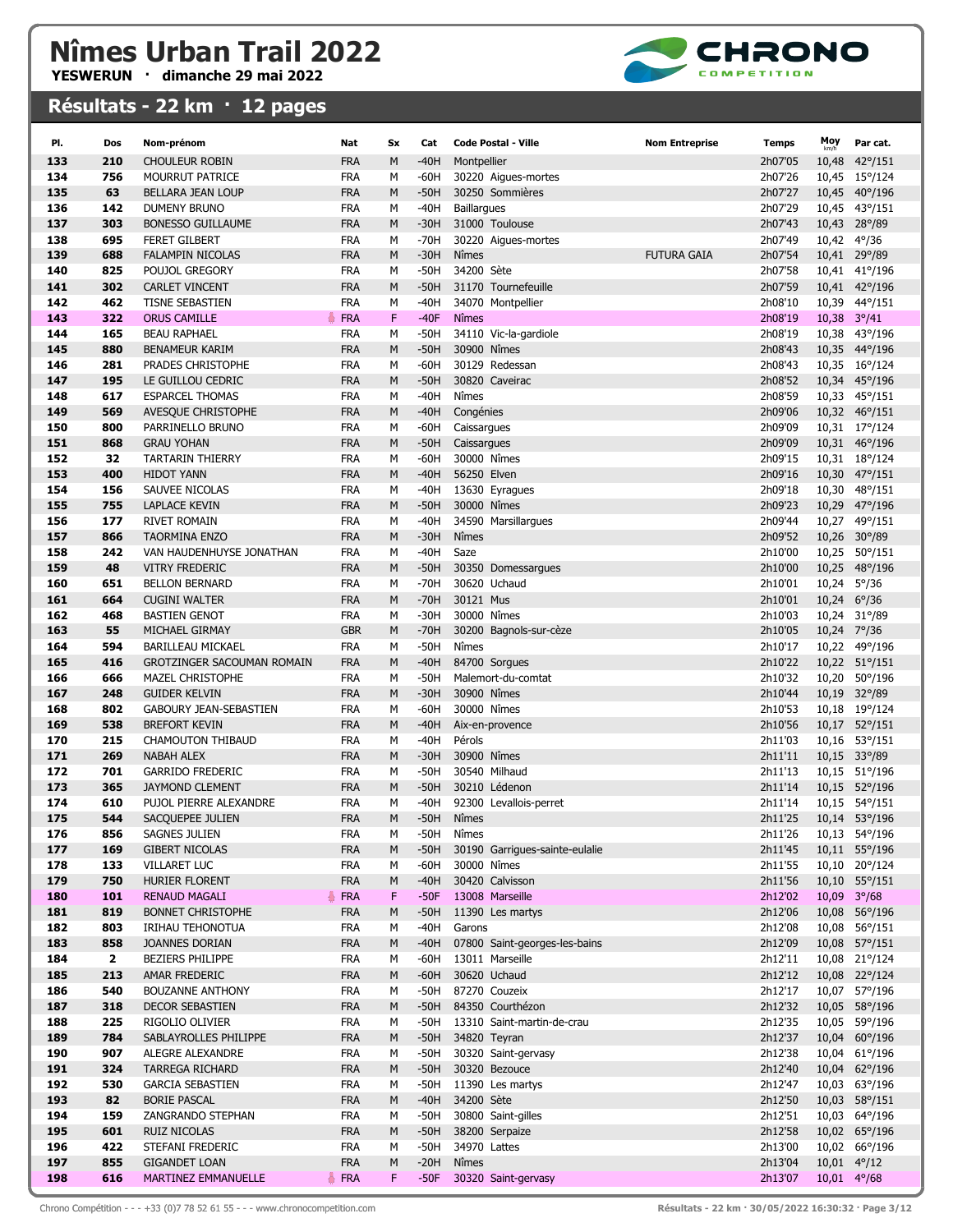

| PI.        | Dos        | Nom-prénom                                     | Nat                      | Sx     | Cat              | <b>Code Postal - Ville</b>     | <b>Nom Entreprise</b> | <b>Temps</b>       | Moy          | Par cat.                           |
|------------|------------|------------------------------------------------|--------------------------|--------|------------------|--------------------------------|-----------------------|--------------------|--------------|------------------------------------|
| 199        | 14         | <b>DUBERGEY REMI</b>                           | <b>FRA</b>               | M      | $-40H$           | Lyon                           |                       | 2h13'10            | 10,00        | 59°/151                            |
| 200        | 627        | HASQUETTE MATHIEU                              | <b>FRA</b>               | М      | -40H             | 30470 Aimarques                |                       | 2h13'20            | 9,99         | $60^{\circ}/151$                   |
| 201        | 415        | <b>VERRIER NICOLAS</b>                         | <b>FRA</b>               | M      | $-50H$           | 31170 Tournefeuille            |                       | 2h13'21            | 9,99         | 67°/196                            |
| 202        | 630        | <b>GUIDOTTI JULES</b>                          | <b>FRA</b>               | М      | -30H             | 13200 Arles                    |                       | 2h13'23            | 9,99         | 34°/89                             |
| 203        | 494        | <b>CHAIBI SANDRINE</b>                         | <b>FRA</b>               | F      | $-50F$           | 30310 Vergèze                  |                       | 2h13'24            | 9,99         | $5^{\circ}/68$                     |
| 204        | 290        | LEDIORON PHILIPPE                              | <b>FRA</b>               | M      | -60H             | Congénies                      |                       | 2h13'25            | 9,98         | 23°/124                            |
| 205        | 726        | <b>GALFRE ALAIN</b>                            | <b>FRA</b>               | M      | $-50H$           | 63119 Châteaugay               |                       | 2h13'32            | 9,98         | 68°/196                            |
| 206        | 646        | <b>DELSAUT YANN</b>                            | <b>FRA</b>               | М      | -30H             | 13890 Mouriès                  |                       | 2h13'42            | 9,96         | $35^{\circ}/89$                    |
| 207        | 626        | DRAICCHIO NICOLAS                              | <b>FRA</b>               | M      | $-40H$           | 30470 Aimargues                |                       | 2h13'43            | 9,96         | $61^{\circ}/151$                   |
| 208        | 738        | LOPES LELO MARIA                               | PRT                      | F      | $-60F$           | 03400 Yzeure                   |                       | 2h13'44            | 9,96         | $1^{\circ}/29$                     |
| 209        | 75         | <b>JORDA LAURENT</b>                           | <b>FRA</b>               | M      | -40H             | 13005 Marseille                |                       | 2h13'44            | 9,96         | $62^{\circ}/151$                   |
| 210        | 298        | <b>GASSON STEPHANE</b>                         | <b>FRA</b>               | М      | -60H             | 30000 Nîmes                    |                       | 2h13'49            | 9,95         | 24°/124                            |
| 211        | 341        | PASCAL CHRISTELLE                              | <b>FRA</b>               | F      | $-30F$           | Jacou                          |                       | 2h13'56            | 9,95         | $2^{\circ}/21$                     |
| 212        | 629        | ALBERT OLIVIER                                 | <b>FRA</b>               | M      | $-40H$           | 30620 Aubord                   |                       | 2h14'09            | 9,93         | $63^{\circ}/151$                   |
| 213        | 477        | <b>MERCIER OLIVIER</b>                         | <b>FRA</b>               | M      | $-60H$           | 30131 Pujaut                   |                       | 2h14'15            | 9,92         | $25^{\circ}/124$                   |
| 214        | 259        | <b>SGNAOLIN TOM</b>                            | <b>FRA</b>               | М      | $-20H$           | 30350 Domessargues             |                       | 2h14'18            | 9,92         | $5^{\circ}/12$                     |
| 215        | 342        | <b>ABAD CHRISTIAN</b>                          | <b>FRA</b>               | M      | $-60H$           | 81100 Castres                  |                       | 2h14'24            | 9,91         | $26^{\circ}/124$                   |
| 216        | 309        | <b>BONESSO YANNICK</b>                         | <b>FRA</b>               | М      | -60H             | 31390 Carbonne                 |                       | 2h14'26            | 9,91         | 27°/124                            |
| 217        | 896        | <b>GINOT THOMAS</b>                            | <b>FRA</b>               | M      | $-40H$           | 13150 Boulbon                  |                       | 2h14'26            | 9,91         | $64^{\circ}/151$                   |
| 218        | 4          | <b>CHEVALIER MICHAEL</b>                       | <b>FRA</b>               | M      | -50H             | 30510 Générac<br>Arles         |                       | 2h14'32            | 9,90         | 69°/196                            |
| 219<br>220 | 155<br>887 | <b>BALAZARD FRANCOIS</b>                       | <b>FRA</b><br><b>FRA</b> | M<br>M | $-60H$<br>$-40H$ | 34920 Le crès                  |                       | 2h14'33<br>2h14'34 | 9,90         | 28°/124<br>$65^{\circ}/151$        |
| 221        | 783        | RENARD VALERO MATTHIEU<br><b>BODA STEPHANE</b> | <b>FRA</b>               | M      | $-40H$           | 30350 Cassagnoles              |                       | 2h14'41            | 9,90<br>9,89 | $66^{\circ}/151$                   |
| 222        | 894        | <b>BEVERIDGE ROSS</b>                          | <b>GBR</b>               | M      | $-50H$           | EH39 5JX                       |                       | 2h14'43            | 9,89         | 70°/196                            |
| 223        | 763        | <b>BIOULAC ARNAUD</b>                          | <b>FRA</b>               | M      | $-50H$           | 30640 Beauvoisin               |                       | 2h14'47            | 9,88         | 71°/196                            |
| 224        | 634        | <b>GENOUX ALEXANDRE</b>                        | <b>FRA</b>               | M      | -40H             | 30390 Aramon                   |                       | 2h15'00            | 9,87         | $67^{\circ}/151$                   |
| 225        | 607        | <b>FOUCARD CORENTIN</b>                        | <b>FRA</b>               | M      | $-30H$           | 30129 Redessan                 |                       | 2h15'01            | 9,87         | $36^{\circ}/89$                    |
| 226        | 643        | THIERRY MATIAS                                 | <b>FRA</b>               | М      | $-40H$           | 30000 Nîmes                    |                       | 2h15'06            | 9,86         | 68°/151                            |
| 227        | 46         | <b>ESTIENNE THOMAS</b>                         | <b>FRA</b>               | M      | $-40H$           | 30000 Nîmes                    |                       | 2h15'07            | 9,86         | 69°/151                            |
| 228        | 753        | <b>BURETEY NICOLAS</b>                         | <b>FRA</b>               | M      | -50H             | Nîmes                          |                       | 2h15'18            | 9,84         | 72°/196                            |
| 229        | 648        | <b>TAILLAN THIERRY</b>                         | <b>FRA</b>               | M      | $-40H$           | 30620 Uchaud                   |                       | 2h15'27            | 9,83         | 70°/151                            |
| 230        | 434        | <b>VINCENT DAVID</b>                           | <b>FRA</b>               | М      | $-50H$           | 34770 Gigean                   |                       | 2h15'32            | 9,83         | 73°/196                            |
| 231        | 900        | LAPEYRE KEVIN                                  | <b>FRA</b>               | M      | $-30H$           |                                |                       | 2h15'39            | 9,82         | $37^{\circ}/89$                    |
| 232        | 328        | <b>BRIAND LAURENT</b>                          | <b>FRA</b>               | M      | $-60H$           | 30660 Gallargues-le-montueux   |                       | 2h15'43            | 9,81         | 29°/124                            |
| 233        | 478        | <b>BRIEND ETIENNE</b>                          | <b>FRA</b>               | M      | $-30H$           | 49000 Angers                   |                       | 2h15'54            | 9,80         | 38°/89                             |
| 234        | 451        | LEBRUN CHRISTOPHE                              | <b>FRA</b>               | М      | -50H             | 83300 Draguignan               |                       | 2h15'54            | 9,80         | 74°/196                            |
| 235        | 760        | <b>JIVARONCA SANDU</b>                         | <b>FRA</b>               | M      | $-50H$           | 30000 Nîmes                    |                       | 2h15'57            | 9,80         | 75°/196                            |
| 236        | 13         | <b>INTEM MAUD</b>                              | <b>FRA</b>               | F      | $-40F$           | Lyon                           |                       | 2h16'00            | 9,79         | $4^{\circ}/41$                     |
| 237        | 745        | <b>CASTAGNE CLEMENCE</b>                       | <b>FRA</b>               | F      | $-30F$           | 30900 Nîmes                    |                       | 2h16'12            | 9,78         | $3^{\circ}/21$                     |
| 238        | 476        | <b>BRUNI DAMIEN</b>                            | <b>FRA</b>               | M      | $-50H$           | 30420 Calvisson                |                       | 2h16'15            | 9,78         | 76°/196                            |
| 239        | 781        | <b>GOURON MICHEL</b>                           | <b>FRA</b>               | M      | $-60H$           | Montpellier                    |                       | 2h16'19            | 9,77         | 30°/124                            |
| 240<br>241 | 667<br>653 | <b>BAEZA ALBAN</b>                             | <b>FRA</b><br><b>FRA</b> | М<br>M | -40H<br>$-50H$   | 30900 Nîmes                    |                       | 2h16'31<br>2h16'42 | 9,76         | 71°/151                            |
| 242        | 45         | <b>ALBOUY DIDIER</b><br>MARTINS SEBASTIEN      | <b>FRA</b>               | М      | -50H             | <b>Bernis</b><br>30129 Manduel |                       | 2h16'43            | 9,74<br>9,74 | 77°/196<br>78°/196                 |
| 243        | 393        | POHU KEVIN                                     | <b>FRA</b>               | М      | $-40H$           | 84550 Mornas                   |                       | 2h16'46            | 9,74         | 72°/151                            |
| 244        | 910        | HUOT-MARCHAND ANTHONY                          | <b>FRA</b>               | М      | $-50H$           | 30900 Nîmes                    |                       | 2h16'46            | 9,74         | 79°/196                            |
| 245        | 112        | <b>BOILEAU REMI</b>                            | <b>FRA</b>               | М      | $-70H$           | 30600 Vauvert                  |                       | 2h16'48            | 9,74         | $8^{\circ}/36$                     |
| 246        | 916        | ROGER LOIC                                     | FRA                      | М      | $-30H$           | 34000 Montpellier              |                       | 2h16'48            | 9,74         | 39°/89                             |
| 247        | 625        | LYOEN PASCAL                                   | <b>FRA</b>               | M      | $-40H$           | Aimarques                      |                       | 2h16'48            | 9,74         | 73°/151                            |
| 248        | 737        | PROUVOYEUR SEBASTIEN                           | <b>FRA</b>               | М      | $-50H$           | 30129 Manduel                  |                       | 2h16'51            | 9,73         | 80°/196                            |
| 249        | 789        | <b>RASCON THOMAS</b>                           | <b>FRA</b>               | М      | $-30H$           | 30900 Nîmes                    |                       | 2h16'54            | 9,73         | $40^{\circ}/89$                    |
| 250        | 797        | <b>BAUMER STEPHANE</b>                         | <b>FRA</b>               | М      | -60H             | 34430 Saint-jean-de-védas      |                       | 2h16'55            | 9,73         | $31^{\circ}/124$                   |
| 251        | 212        | THOMAS EDDY                                    | <b>FRA</b>               | М      | $-40H$           | 30620 Aubord                   |                       | 2h16'59            | 9,72         | 74°/151                            |
| 252        | 584        | NDIAYE BOUBACAR                                | <b>FRA</b>               | М      | -40H             | 30000 Nîmes                    |                       | 2h17'02            |              | 9,72 75°/151                       |
| 253        | 486        | <b>CHAUDESAYGUES REMY</b>                      | <b>FRA</b>               | М      | $-30H$           | 30820 Caveirac                 |                       | 2h17'04            |              | 9,72 41°/89                        |
| 254        | 712        | SICARD MARC                                    | <b>FRA</b>               | М      | -40H             | 34170 Castelnau-le-lez         |                       | 2h17'05            | 9,72         | 76°/151                            |
| 255        | 9          | MELLET JEREMIE                                 | <b>FRA</b>               | M      | $-40H$           | Nîmes                          |                       | 2h17'24            | 9,69         | 77°/151                            |
| 256        | 232        | DONZEL SIMON                                   | <b>FRA</b>               | М      | $-40H$           | Nîmes                          |                       | 2h17'28            | 9,69         | 78°/151                            |
| 257        | 448        | MENARD JULIEN                                  | <b>FRA</b>               | M      | $-30H$           | 69570 Dardilly                 |                       | 2h17'40            | 9,68         | 42°/89                             |
| 258        | 167        | MEYRUEIS WILLIAM                               | <b>FRA</b>               | М      | $-30H$           | 30300 Comps                    |                       | 2h17'40            | 9,68         | $43^{\circ}/89$                    |
| 259        | 446        | <b>GIBERT REMI</b>                             | <b>FRA</b>               | М      | $-30H$           | 30000 Nîmes<br>30320 Poulx     |                       | 2h17'41            | 9,67         | 44°/89                             |
| 260<br>261 | 171<br>598 | POIRIER QUENTIN<br>DEVAUX RAPHAEL              | <b>FRA</b><br><b>FRA</b> | М<br>M | $-30H$<br>$-30H$ | 30640 Beauvoisin               |                       | 2h17'41<br>2h17'49 | 9,67<br>9,67 | $45^{\circ}/89$<br>$46^{\circ}/89$ |
| 262        | 711        | ROBLES FREDERIC                                | <b>FRA</b>               | М      | $-50H$           | 30210 Vers-pont-du-gard        |                       | 2h17'57            | 9,66         | 81°/196                            |
| 263        | 573        | <b>FAMELART NICOLAS</b>                        | <b>FRA</b>               | M      | $-50H$           | Pérols                         |                       | 2h17'59            | 9,65         | 82°/196                            |
| 264        | 662        | NEBOIT SEBASTIEN                               | <b>FRA</b>               | М      | -60H             | 30130 Saint-paulet-de-caisson  |                       | 2h18'07            | 9,64         | 32°/124                            |
|            |            |                                                |                          |        |                  |                                |                       |                    |              |                                    |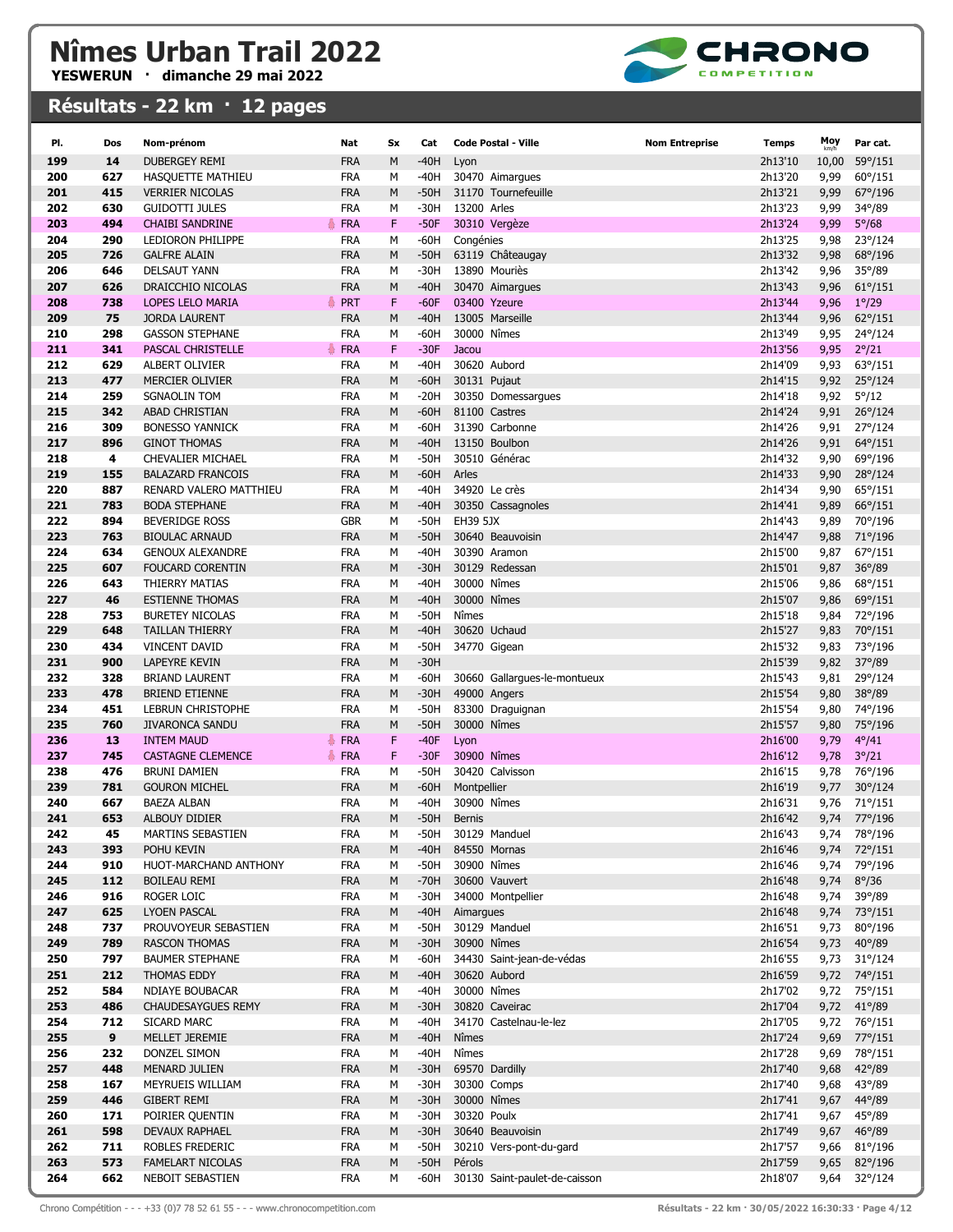

| PI.        | Dos        | Nom-prénom                                       | Nat                      | Sx     | Cat              | <b>Code Postal - Ville</b>                       | <b>Nom Entreprise</b> | Temps              | Moy          | Par cat.                  |
|------------|------------|--------------------------------------------------|--------------------------|--------|------------------|--------------------------------------------------|-----------------------|--------------------|--------------|---------------------------|
| 265        | 246        | <b>CONDE THIBAULT</b>                            | <b>FRA</b>               | M      | $-30H$           | Nîmes                                            |                       | 2h18'10            | 9,64         | $47^{\circ}/89$           |
| 266        | 94         | <b>MARTIN MANUEL</b>                             | <b>FRA</b>               | М      | $-40H$           | 30000 Nîmes                                      |                       | 2h18'15            | 9,63         | 79°/151                   |
| 267        | 83         | <b>CHAMPLAIN AYMERIC</b>                         | <b>FRA</b>               | М      | $-40H$           | 30730 Montpezat                                  |                       | 2h18'18            | 9,63         | $80^{\circ}/151$          |
| 268        | 799        | <b>SENDRAL MURIEL</b>                            | <b>FRA</b>               | F.     | $-50F$           | 34430 Saint-jean-de-védas                        |                       | 2h18'18            | 9,63         | $6^{\circ}/68$            |
| 269        | 135        | <b>GAILLARD NICOLAS</b>                          | <b>FRA</b>               | М      | $-50H$           | 30900 Nîmes                                      |                       | 2h18'24            | 9,62         | 83°/196                   |
| 270        | 19         | DURAND JEAN CHARLES                              | <b>FRA</b>               | м      | $-40H$           | 84320 Cove                                       |                       | 2h18'28            | 9,62         | $81^{\circ}/151$          |
| 271        | 111        | <b>VECHO CLAUDIA</b>                             | <b>FRA</b><br>Ä.         | F      | $-50F$           | Vestric-et-candiac                               |                       | 2h18'30            | 9,62         | $7^{\circ}/68$            |
| 272        | 600        | <b>CAVAILLE FRANCOIS</b>                         | <b>FRA</b>               | M      | $-40H$           | Nîmes                                            |                       | 2h18'31            | 9,62         | 82°/151                   |
| 273        | 158        | <b>MINANA SIMON</b>                              | <b>FRA</b>               | М      | $-40H$           | 30320 Poulx                                      |                       | 2h18'33            | 9,61         | 83°/151                   |
| 274        | 440        | <b>AUBRY BERENGERE</b>                           | <b>FRA</b>               | F.     | $-40F$           | 34000 Montpellier                                |                       | 2h18'34            | 9,61         | $5^{\circ}/41$            |
| 275        | 189        | <b>CASTAN CHRISTOPHE</b>                         | <b>FRA</b>               | M      | $-50H$           | 30230 Bouillargues                               |                       | 2h18'37            | 9,61         | 84°/196                   |
| 276        | 570        | <b>BOYER DANIEL</b>                              | <b>FRA</b>               | М      | $-50H$           | Congénies                                        |                       | 2h18'38            | 9,61         | 85°/196                   |
| 277        | 382        | <b>DUGAS QUENTIN</b>                             | <b>FRA</b>               | М      | $-30H$           | 30620 Uchaud                                     |                       | 2h18'44            | 9,60         | $48^{\circ}/89$           |
| 278        | 383        | <b>TAPRET LOUIS</b>                              | <b>FRA</b>               | М      | $-30H$           | 23000 Guéret                                     |                       | 2h18'44            | 9,60         | 49°/89                    |
| 279        | 128        | MEILLET FRANCOIS                                 | <b>FRA</b>               | M      | $-40H$           | Montpellier                                      |                       | 2h18'48            | 9,60         | 84°/151                   |
| 280        | 377        | <b>KIENER JUSTINE</b>                            | <b>FRA</b>               | F      | $-40F$           | 30250 Aubais                                     |                       | 2h18'49            | 9,60         | $6^{\circ}/41$            |
| 281<br>282 | 909<br>378 | <b>ISAMBERT JULIEN</b><br><b>MAERTEN JULIEN</b>  | <b>FRA</b><br><b>FRA</b> | М<br>М | $-50H$<br>$-40H$ | 04290 Salignac<br>30250 Aubais                   |                       | 2h18'51<br>2h18'51 | 9,59         | 86°/196                   |
| 283        | 450        | PEREZ PASCALE                                    | <b>FRA</b>               | F      | $-60F$           | 30900 Nîmes                                      |                       | 2h19'03            | 9,59<br>9,58 | 85°/151<br>$2^{\circ}/29$ |
| 284        | 72         | CANTAIS MATTHIEU                                 | <b>FRA</b>               | М      | $-50H$           | 30300 Jonquières-saint-vincent                   |                       | 2h19'08            | 9,57         | 87°/196                   |
| 285        | 185        | AMGHAR NATHAN                                    | <b>FRA</b>               | M      | $-60H$           | 30210 Vers-pont-du-gard                          |                       | 2h19'13            | 9,57         | 33°/124                   |
| 286        | 256        | LAMOTTE FRANK                                    | <b>FRA</b>               | М      | $-60H$           | 38220 Livet-et-gavet                             |                       | 2h19'15            | 9,57         | 34°/124                   |
| 287        | 8          | <b>LOCTIN CLAUDE</b>                             | <b>FRA</b>               | М      | $-50H$           | 30640 Beauvoisin                                 |                       | 2h19'15            | 9,57         | 88°/196                   |
| 288        | 852        | CAMOIN WILLIAM                                   | <b>FRA</b>               | М      | $-50H$           | 30129 Manduel                                    |                       | 2h19'25            | 9,55         | 89°/196                   |
| 289        | 720        | STEHLIN CLEMENT                                  | <b>FRA</b>               | М      | $-40H$           | 30000 Nîmes                                      |                       | 2h19'28            | 9,55         | 86°/151                   |
| 290        | 517        | <b>CARTIER ELODIE</b>                            | <b>FRA</b>               | F      | $-50F$           | 30131 Pujaut                                     |                       | 2h19'34            | 9,54         | $8^{\circ}/68$            |
| 291        | 385        | HUSSELSTEIN SYLVAIN                              | <b>FRA</b>               | M      | $-40H$           | 67200 Strasbourg                                 |                       | 2h19'35            | 9,54         | $87^{\circ}/151$          |
| 292        | 580        | <b>MARCHI TERENCE</b>                            | <b>FRA</b>               | М      | $-20H$           | Nîmes                                            |                       | 2h19'38            | 9,54         | $6^{\circ}/12$            |
| 293        | 347        | <b>RACHAS NICOLAS</b>                            | <b>FRA</b>               | M      | $-50H$           | 30670 Aigues-vives                               |                       | 2h19'40            | 9,54         | $90^{\circ}/196$          |
| 294        | 581        | <b>HERVY NICOLAS</b>                             | <b>FRA</b>               | М      | $-30H$           | Nîmes                                            |                       | 2h19'41            | 9,54         | $50^{\circ}/89$           |
| 295        | 114        | SANCHEZ HENRI                                    | <b>FRA</b>               | M      | $-70H$           | 34070 Montpellier                                |                       | 2h19'43            | 9,53         | $9^{\circ}/36$            |
| 296        | 585        | SOLER DORIAN                                     | <b>FRA</b>               | М      | $-30H$           | Saint-georges-d'orques                           |                       | 2h19'46            | 9,53         | $51^{\circ}/89$           |
| 297        | 481        | DE BOULATSEL CATHERINE                           | <b>FRA</b>               | F      | $-60F$           | 30190 La rouvière                                |                       | 2h19'52            | 9,52         | $3^{\circ}/29$            |
| 298<br>299 | 844<br>854 | <b>BOULET SOPHIE</b><br><b>CHRISTOPHE PIERRE</b> | <b>FRA</b><br><b>FRA</b> | F<br>M | $-50F$<br>$-30H$ | 13550 Noves<br>34800 Nébian                      |                       | 2h19'53<br>2h19'54 | 9,52         | 9°/68                     |
| 300        | 447        | LASSERRE ERIC                                    | <b>FRA</b>               | м      | $-30H$           | 34000 Montpellier                                | AXIOME ASSOCIES       | 2h19'55            | 9,52<br>9,52 | 52°/89<br>$53^{\circ}/89$ |
| 301        | 129        | <b>BARBOSA PAULO</b>                             | <b>FRA</b>               | М      | $-60H$           | 30210 Remoulins                                  |                       | 2h19'59            | 9,52         | 35°/124                   |
| 302        | 310        | <b>CHAULET GAETAN</b>                            | <b>FRA</b>               | M      | $-30H$           | 34400 Entre-vignes                               |                       | 2h20'10            | 9,50         | 54°/89                    |
| 303        | 379        | <b>VALAITIS CHRISTOPHE</b>                       | <b>FRA</b>               | М      | $-60H$           | 69008 Lyon                                       |                       | 2h20'14            | 9,50         | $36^{\circ}/124$          |
| 304        | 384        | <b>LEMOIGNE CECILE</b>                           | FRA                      | F      | $-40F$           | 67200 Strasbourg                                 |                       | 2h20'17            | 9,50         | $7^{\circ}/41$            |
| 305        | 176        | MIQUELESTORENA DAVID                             | <b>FRA</b>               | M      | $-50H$           | 30127 Bellegarde                                 |                       | 2h20'18            | 9,49         | 91°/196                   |
| 306        | 509        | <b>KELLA-MATAIX YASMINA</b>                      | <b>▲ FRA</b>             | F      | $-40F$           | 30470 Aimargues                                  |                       | 2h20'28            | 9,48         | $8^{\circ}/41$            |
| 307        | 891        | <b>GIRAUD CHRISTOPHE</b>                         | <b>FRA</b>               | М      | $-60H$           | Saint-doulchard                                  |                       | 2h20'38            | 9,47         | 37°/124                   |
| 308        | 500        | <b>OLSAK DORIAN</b>                              | <b>FRA</b>               | м      | $-30H$           | Nîmes                                            |                       | 2h20'39            | 9,47         | 55°/89                    |
| 309        | 845        | DURAND CEDRIC                                    | <b>FRA</b>               | М      | $-50H$           | Balma                                            |                       | 2h20'43            | 9,47         | 92°/196                   |
| 310        | 320        | SAUVAGE LAURENT                                  | <b>FRA</b>               | М      | $-60H$           | Castries                                         |                       | 2h20'45            | 9,46         | 38°/124                   |
| 311        | 311        | DEVAUX ARTHUR                                    | <b>FRA</b>               | М      | $-30H$           | 30000 Nîmes                                      |                       | 2h20'46            | 9,46         | 56°/89                    |
| 312        | 20         | MOYNE-BRESSAND ARNAUD                            | <b>FRA</b>               | М      | $-60H$           | 30000 Nîmes                                      |                       | 2h20'48            | 9,46         | 39°/124                   |
| 313        | 161        | <b>BALAVOINE MURIEL</b>                          | FRA                      | F      | $-60F$           | 30000 Nîmes                                      |                       | 2h20'52            | 9,46         | $4^{\circ}/29$            |
| 314<br>315 | 843<br>659 | JAZEDE NILS<br><b>VERHULST VINCENT</b>           | <b>FRA</b><br><b>FRA</b> | М<br>М | -50H<br>$-60H$   | 30190 Sainte-anastasie<br>30190 Sainte-anastasie |                       | 2h20'58<br>2h21'07 | 9,45         | 93°/196<br>40°/124        |
| 316        | 590        | PEPIN JEROME                                     | <b>FRA</b>               | М      | $-50H$           | Nîmes                                            |                       | 2h21'21            | 9,44<br>9,42 | 94°/196                   |
| 317        | 266        | CHOUIRFA SOUFIANE                                | <b>FRA</b>               | М      | $-30H$           | Carpentras                                       |                       | 2h21'27            | 9,42         | 57°/89                    |
| 318        | 706        | <b>GREER YVAN</b>                                | BEL                      | М      | $-70H$           | 30700 Vallabrix                                  |                       | 2h21'46            | 9,40         | $10^{\circ}/36$           |
| 319        | 786        | MILLA JULIEN                                     | <b>FRA</b>               | М      | $-30H$           | 34120 Tourbes                                    |                       | 2h21'47            | 9,39         | 58°/89                    |
| 320        | 27         | HUBAC DIMITRI                                    | <b>FRA</b>               | М      | $-50H$           | 30320 Saint-gervasy                              |                       | 2h21'48            | 9,39         | 95°/196                   |
| 321        | 690        | ELIE PIERRE-YVES                                 | <b>FRA</b>               | М      | $-40H$           | 26120 Montmeyran                                 |                       | 2h21'48            | 9,39         | 88°/151                   |
| 322        | 301        | ENGELHARD VALERY                                 | <b>FRA</b>               | М      | $-50H$           | Toulon                                           |                       | 2h21'49            | 9,39         | 96°/196                   |
| 323        | 860        | RIGOLLET ROMAIN                                  | <b>FRA</b>               | М      | $-20H$           | Prades-le-lez                                    |                       | 2h22'00            | 9,38         | $7^{\circ}/12$            |
| 324        | 563        | DAUBANTON JEROME                                 | <b>FRA</b>               | М      | $-50H$           | 30470 Aimargues                                  |                       | 2h22'00            | 9,38         | 97°/196                   |
| 325        | 51         | <b>FORT ABEL</b>                                 | <b>FRA</b>               | М      | $-70H$           | 30320 Poulx                                      |                       | 2h22'17            | 9,36         | $11^{\circ}/36$           |
| 326        | 911        | <b>DUGUE ADRIEN</b>                              | <b>FRA</b>               | М      | $-40H$           | Nîmes                                            |                       | 2h22'17            | 9,36         | 89°/151                   |
| 327        | 815        | <b>LOPEZ FLORENT</b>                             | <b>FRA</b>               | М      | $-40H$           | 30190 La rouvière                                |                       | 2h22'17            | 9,36         | $90^{\circ}/151$          |
| 328        | 693        | PANICUCCI SIMON                                  | <b>FRA</b>               | м      | $-40H$           | 30128 Garons                                     |                       | 2h22'18            | 9,36         | 91°/151                   |
| 329        | 595        | AGUIRRE MICKAEL                                  | <b>FRA</b>               | М      | $-60H$           | 84100 Orange                                     |                       | 2h22'25            |              | 9,35 41°/124              |
| 330        | 297        | <b>CUNTY NICOLAS</b>                             | <b>FRA</b>               | М      | -40H             | Nîmes                                            |                       | 2h22'27            |              | 9,35 92°/151              |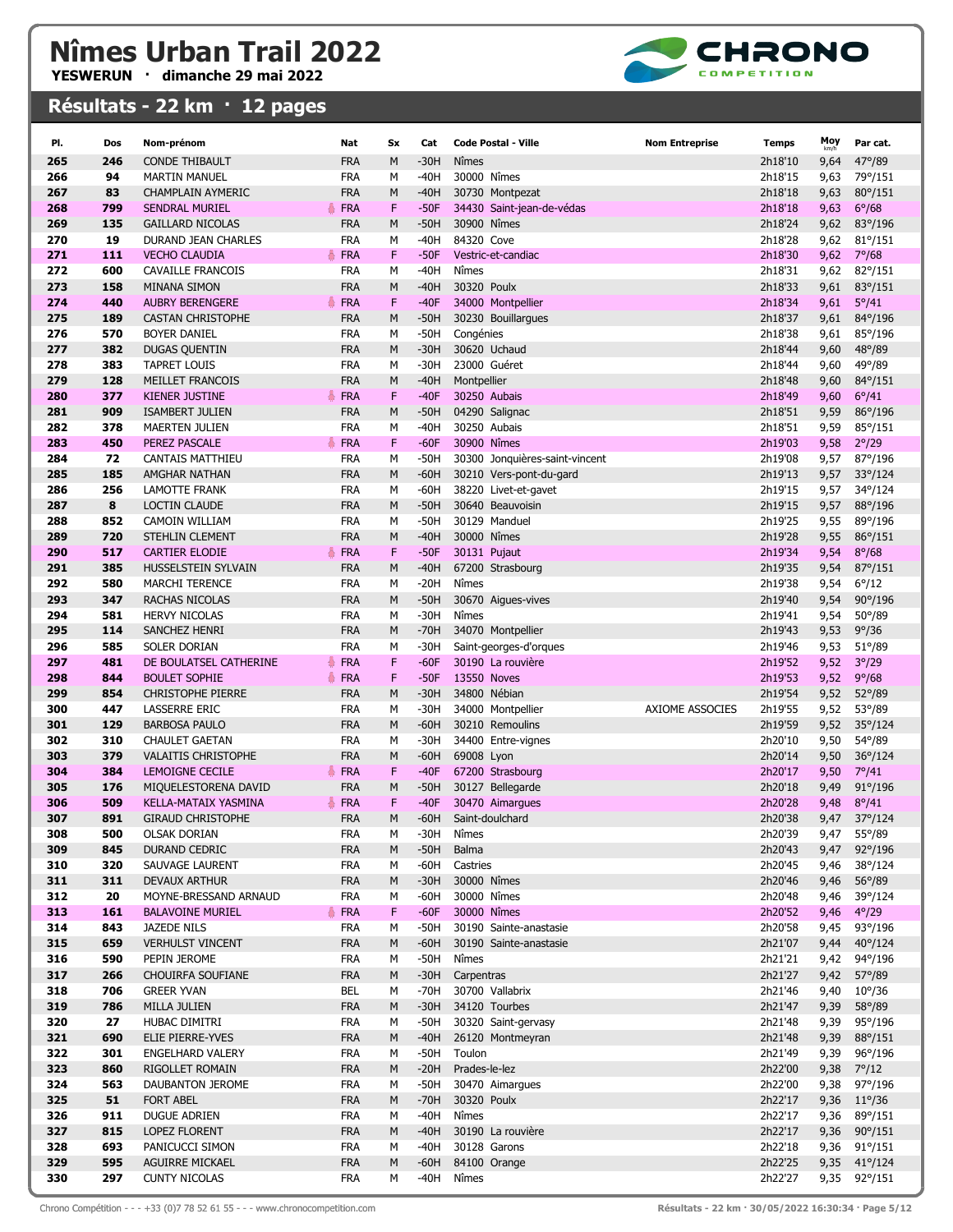

| PI.        | Dos        | Nom-prénom                                      | Nat                      | <b>Sx</b> | Cat              | <b>Code Postal - Ville</b>                | <b>Nom Entreprise</b> | Temps              | Moy          | Par cat.                     |
|------------|------------|-------------------------------------------------|--------------------------|-----------|------------------|-------------------------------------------|-----------------------|--------------------|--------------|------------------------------|
| 331        | 669        | <b>MERAH SLIMEN</b>                             | <b>FRA</b>               | M         | $-50H$           | Nîmes                                     |                       | 2h22'27            | 9,35         | 98°/196                      |
| 332        | 466        | SOTON DIDIER                                    | FRA                      | М         | -50H             | 07800 La voulte-sur-rhône                 |                       | 2h22'29            | 9,35         | 99°/196                      |
| 333        | 809        | <b>INGRASSIA MICHAEL</b>                        | <b>FRA</b>               | M         | $-40H$           | 30420 Calvisson                           |                       | 2h22'31            | 9,35         | 93°/151                      |
| 334        | 501        | <b>MASSON ADRIEN</b>                            | FRA                      | M         | -30H             | 34000 Montpellier                         | AXIOME ASSOCIES       | 2h22'42            | 9,33         | 59°/89                       |
| 335        | 525        | <b>BOULARNE SEBASTIEN</b>                       | <b>FRA</b>               | M         | $-60H$           | 30210 Remoulins                           |                       | 2h22'43            | 9,33         | 42°/124                      |
| 336        | 413        | PINEAU NICOLAS                                  | <b>FRA</b>               | M         | $-30H$           | 30900 Nîmes                               |                       | 2h22'54            | 9,32         | $60^{\circ}/89$              |
| 337        | 820        | <b>BAZIN GUILLAUME</b>                          | <b>FRA</b>               | M         | $-50H$           | Nîmes                                     |                       | 2h22'55            | 9,32         | 100°/196                     |
| 338        | 591        | <b>AUCAN GEORGES</b>                            | <b>FRA</b>               | М         | -60H             | 13150 Tarascon                            |                       | 2h23'03            | 9,31         | 43°/124                      |
| 339        | 247        | <b>BICENS MARIE CECILE</b>                      | <b>FRA</b>               | F         | $-60F$           | 30220 Saint-laurent-d'aigouze             |                       | 2h23'11            | 9,30         | $5^{\circ}/29$               |
| 340        | 316        | PEUDEPIECE OLIVIER                              | FRA                      | М         | $-60H$           | 30920 Codognan                            |                       | 2h23'13            | 9,30         | 44°/124                      |
| 341        | 859        | <b>FERNANDEZ JORGE</b>                          | <b>FRA</b>               | M         | $-60H$           | 30540 Milhaud                             |                       | 2h23'22            | 9,29         | 45°/124                      |
| 342<br>343 | 76<br>716  | FERNANDEZ BENJAMIN<br><b>NAL CHRISTOPHE</b>     | <b>FRA</b><br><b>FRA</b> | M<br>M    | -40H<br>$-60H$   | 30000 Nîmes<br>34420 Cers                 |                       | 2h23'22<br>2h23'22 | 9,29<br>9,29 | 94°/151<br>46°/124           |
| 344        | 671        | SIVRET JEAN CLAUDE                              | <b>FRA</b>               | M         | $-60H$           | 51240 La chaussée-sur-marne               |                       | 2h23'22            | 9,29         | 47°/124                      |
| 345        | 52         | <b>BRENET MATHIEU</b>                           | <b>FRA</b>               | M         | $-50H$           | 30190 Brignon                             |                       | 2h23'23            | 9,29         | 101°/196                     |
| 346        | 824        | <b>GIRARDEAU PASCAL</b>                         | <b>FRA</b>               | М         | $-60H$           | 30310 Vergèze                             |                       | 2h23'25            | 9,29         | 48°/124                      |
| 347        | 718        | <b>ROBERT CELINE</b>                            | <b>FRA</b>               | F         | $-50F$           | 13004 Marseille                           |                       | 2h23'28            | 9,28         | $10^{\circ}/68$              |
| 348        | 692        | SAVEY PIERRE                                    | FRA                      | М         | -60H             | Garons                                    |                       | 2h23'30            | 9,28         | 49°/124                      |
| 349        | 588        | <b>ROMERO YANNICK</b>                           | <b>FRA</b>               | M         | $-40H$           | 34090 Montpellier                         |                       | 2h23'37            | 9,27         | 95°/151                      |
| 350        | 270        | <b>FAURE ARNAUD</b>                             | <b>FRA</b>               | M         | $-40H$           | 34710 Lespignan                           |                       | 2h23'39            | 9,27         | 96°/151                      |
| 351        | 312        | PELISSIER JEAN BRICE                            | <b>FRA</b>               | M         | $-50H$           | 30000 Nîmes                               |                       | 2h23'39            | 9,27         | $102^{\circ}/196$            |
| 352        | 401        | LAUTIER STEPHAN                                 | <b>FRA</b>               | М         | -50H             | Fourques                                  |                       | 2h23'40            | 9,27         | 103°/196                     |
| 353        | 795        | <b>AYADI EMMANUEL</b>                           | <b>FRA</b>               | M         | $-50H$           | Montpellier                               |                       | 2h23'41            | 9,27         | 104°/196                     |
| 354        | 475        | CHOFFLET GUILLAUME                              | <b>FRA</b>               | M         | -30H             | 30000 Nîmes                               |                       | 2h23'44            | 9,27         | $61^{\circ}/89$              |
| 355<br>356 | 614<br>743 | ROQUES GUILLAUME<br>REYNAUD DOMINIQUE           | <b>FRA</b><br><b>FRA</b> | M<br>M    | $-40H$<br>-60H   | Saint-andré-de-sangonis<br>30000 Nîmes    |                       | 2h23'46<br>2h23'49 | 9,27<br>9,26 | 97°/151<br>50°/124           |
| 357        | 252        | <b>ROZIER PIERRE</b>                            | <b>FRA</b>               | M         | $-40H$           | 30640 Beauvoisin                          |                       | 2h23'52            | 9,26         | 98°/151                      |
| 358        | 537        | <b>GERMAIN KEVIN</b>                            | <b>FRA</b>               | М         | $-30H$           | 34400 Lunel                               |                       | 2h24'00            | 9,25         | $62^{\circ}/89$              |
| 359        | 326        | EIGLIER BAPTISTE                                | <b>FRA</b>               | M         | $-30H$           | 13004 Marseille                           |                       | 2h24'03            | 9,25         | $63^{\circ}/89$              |
| 360        | 325        | <b>GALUSZKIEWICZ LAURIANE</b>                   | FRA                      | F         | $-30F$           | 13004 Marseille                           |                       | 2h24'03            | 9,25         | $4^{\circ}/21$               |
| 361        | 572        | <b>GHIONE CHRISTINE</b>                         | <b>FRA</b>               | F         | $-40F$           | 30000 Nîmes                               |                       | 2h24'13            | 9,24         | $9^{\circ}/41$               |
| 362        | 678        | OLLIVERO BENJAMIN                               | FRA                      | M         | -40H             | 30900 Nîmes                               |                       | 2h24'15            | 9,23         | 99°/151                      |
| 363        | 898        | <b>MARTIN LUDOVIC</b>                           | <b>FRA</b>               | M         | $-50H$           | 30100 Alès                                |                       | 2h24'15            | 9,23         | 105°/196                     |
| 364        | 216        | <b>BOLLAERT THOMAS</b>                          | FRA                      | M         | $-20H$           | 30000 Nîmes                               |                       | 2h24'19            | 9,23         | $8^{\circ}/12$               |
| 365        | 420        | SANCHEZ Y PAREJO JEAN PIERRE                    | <b>FRA</b>               | M         | $-50H$           | 26100 Romans-sur-isère                    |                       | 2h24'23            | 9,23         | 106°/196                     |
| 366        | 421        | <b>GIMENO RAPHAEL</b>                           | <b>FRA</b>               | М         | $-50H$           | 26100 Romans-sur-isère                    |                       | 2h24'24            | 9,22         | 107°/196                     |
| 367<br>368 | 145<br>130 | <b>CAMUS JEAN-MARC</b><br>JORDAN-MEILLE JOHANNA | <b>FRA</b><br><b>FRA</b> | M<br>F    | $-60H$<br>$-40F$ | 30000 Nîmes<br>Montpellier                |                       | 2h24'26<br>2h24'30 | 9,22<br>9,22 | 51°/124<br>$10^{\circ}/41$   |
| 369        | 131        | <b>CASTES CINDY</b>                             | <b>FRA</b>               | F         | $-50F$           | 34000 Montpellier                         |                       | 2h24'30            | 9,22         | $11^{\circ}/68$              |
| 370        | 735        | DI PIETRO PATRICK                               | <b>FRA</b>               | М         | $-50H$           | 30129 Redessan                            |                       | 2h24'48            | 9,20         | 108°/196                     |
| 371        | 804        | <b>CABROL YOHAN</b>                             | <b>FRA</b>               | M         | $-40H$           | 34430 Saint-jean-de-védas                 |                       | 2h24'56            | 9,19         | $100^{\circ}/151$            |
| 372        | 255        | NICOLAS SYLVAIN                                 | <b>FRA</b>               | M         | -50H             | 30320 Poulx                               |                       | 2h25'02            | 9,18         | 109°/196                     |
| 373        | 120        | <b>VASSAS STEPHANE</b>                          | <b>FRA</b>               | M         | $-60H$           | 30320 Marguerittes                        |                       | 2h25'04            | 9,18         | 52°/124                      |
| 374        | 870        | MERPILLAT FABIEN                                | FRA                      | М         | -40H             | 30000 Nîmes                               |                       | 2h25'06            |              | 9,18 101°/151                |
| 375        | 238        | PARIENTE NOEMIE                                 | FRA                      | F         | $-20F$           | 34130 Mauguio                             |                       | 2h25'27            | 9,16         | $1^{\circ}/1$                |
| 376        | 699        | <b>BERTRET THIERRY</b>                          | FRA                      | М         | $-50H$           | 30700 Saint-quentin-la-poterie            |                       | 2h25'39            | 9,15         | 110°/196                     |
| 377        | 744        | <b>VAILLANT ARTHUR</b>                          | <b>FRA</b>               | М         | $-30H$           | 30900 Nîmes                               |                       | 2h25'48            | 9,14         | 64°/89                       |
| 378<br>379 | 618<br>719 | CARITA GUILLAUME<br>POUPON NICOLAS              | <b>FRA</b><br><b>FRA</b> | М<br>М    | -40H<br>$-60H$   | 30210 Cabrières<br>13004 Marseille        |                       | 2h25'50<br>2h25'56 | 9,13<br>9,13 | 102°/151<br>$53^{\circ}/124$ |
| 380        | 497        | CARPES BARAO MARCUS VINICIUS                    | <b>BRA</b>               | М         | $-40H$           | Montpellier                               |                       | 2h26'08            | 9,11         | 103°/151                     |
| 381        | 761        | <b>FUNDA HUGO</b>                               | <b>FRA</b>               | М         | $-30H$           | 30320 Marguerittes                        |                       | 2h26'19            | 9,10         | $65^{\circ}/89$              |
| 382        | 724        | LACHGAR OLIVIER                                 | FRA                      | М         | $-60H$           | 30000 Nîmes                               |                       | 2h26'43            | 9,08         | 54°/124                      |
| 383        | 740        | CERUTTI OLIVIER                                 | <b>FRA</b>               | М         | $-50H$           | 34630 Saint-thibéry                       |                       | 2h26'46            | 9,08         | $111^{\circ}/196$            |
| 384        | 812        | LE TALLEC YANN                                  | FRA                      | М         | $-20H$           | 30000 Nîmes                               |                       | 2h26'47            | 9,07         | $9^{\circ}/12$               |
| 385        | 62         | <b>GAUER STEPHANIE</b>                          | <b>FRA</b>               | F         | $-50F$           | 30870 Clarensac                           |                       | 2h26'49            | 9,07         | $12^{\circ}/68$              |
| 386        | 505        | ROUCHOUSE NICOLAS                               | FRA                      | м         | $-50H$           | 30000 Nîmes                               |                       | 2h26'51            | 9,07         | 112°/196                     |
| 387        | 875        | <b>CAZALET KEVIN</b>                            | <b>FRA</b>               | M         | $-40H$           | 30420 Calvisson                           |                       | 2h26'51            | 9,07         | $104^{\circ}/151$            |
| 388        | 878        | AKHARRAZ RACHID                                 | FRA                      | М         | $-50H$           | 34070 Montpellier                         |                       | 2h26'51            | 9,07         | 113°/196                     |
| 389        | 404<br>399 | <b>MIRALLES ANAIS</b>                           | <b>FRA</b>               | F         | $-40F$           | 34070 Montpellier<br>92340 Bourg-la-reine |                       | 2h26'52            | 9,07         | $11^{\circ}/41$              |
| 390<br>391 | 668        | SIMHON TOMI<br><b>VOISINNE RICHARD</b>          | FRA<br><b>FRA</b>        | М<br>М    | $-50H$<br>$-50H$ | Nîmes                                     |                       | 2h27'02<br>2h27'22 | 9,06         | 114°/196<br>9,04 115°/196    |
| 392        | 838        | HURIER HERVE                                    | FRA                      | М         | $-40H$           | 2611 Luxembourg                           |                       | 2h27'43            |              | 9,02 105°/151                |
| 393        | 492        | <b>KOY SOPHIE</b>                               | <b>← FRA</b>             | F         | $-50F$           | 69130 Écully                              |                       | 2h27'43            | 9,02         | $13^{\circ}/68$              |
| 394        | 240        | <b>GUILLEN WILLIAMS</b>                         | FRA                      | М         | -40H             | 13310 Saint-martin-de-crau                |                       | 2h27'44            | 9,02         | 106°/151                     |
| 395        | 346        | DE VIVO FLORIAN                                 | <b>FRA</b>               | М         | -40H             | Montferrier-sur-lez                       |                       | 2h27'50            |              | 9,01 107°/151                |
| 396        | 645        | PICARD ELODIE                                   | FRA                      | F         | $-30F$           | Saint-andré-de-sangonis                   |                       | 2h27'53            |              | $9,01$ $5^{\circ}/21$        |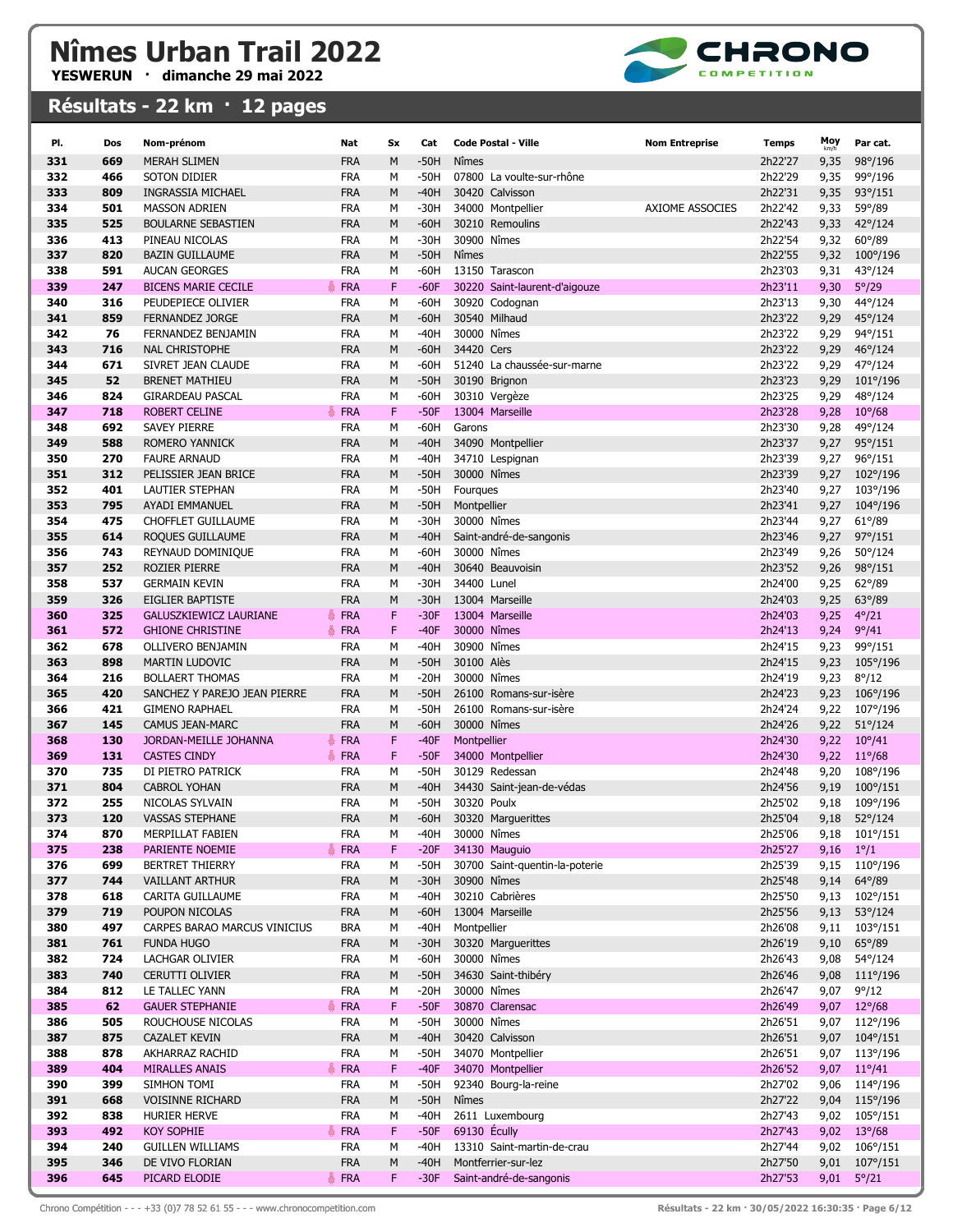

| PI.        | Dos        | Nom-prénom                                   | Nat                      | <b>Sx</b> | Cat              | <b>Code Postal - Ville</b>      | <b>Nom Entreprise</b><br>Temps | Moy          | Par cat.                          |
|------------|------------|----------------------------------------------|--------------------------|-----------|------------------|---------------------------------|--------------------------------|--------------|-----------------------------------|
| 397        | 214        | <b>LUCAS BERTRAND</b>                        | <b>FRA</b>               | M         | $-50H$           | 34170 Castelnau-le-lez          | 2h27'59                        | 9,00         | 116°/196                          |
| 398        | 516        | <b>CARTIER LYSIAN</b>                        | <b>FRA</b>               | M         | $-50H$           | 30131 Pujaut                    | 2h28'02                        | 9,00         | 117°/196                          |
| 399        | 308        | MROZINSKI CHRISTOPHE                         | <b>FRA</b>               | М         | $-50H$           | 30360 Ners                      | 2h28'03                        | 9,00         | 118°/196                          |
| 400        | 869        | LEFEL GUILLAUME                              | <b>FRA</b>               | M         | $-50H$           | 13160 Châteaurenard             | 2h28'05                        | 8,99         | 119°/196                          |
| 401        | 125        | <b>BASTIDR HERVE</b>                         | <b>FRA</b>               | M         | $-50H$           | Nîmes                           | 2h28'05                        | 8,99         | 120°/196                          |
| 402        | 836        | <b>HENNART JIMMY</b>                         | <b>FRA</b>               | M         | $-50H$           | 30320 Marguerittes              | 2h28'15                        | 8,98         | 121°/196                          |
| 403        | 853        | <b>DELSAUT ERIC</b>                          | <b>FRA</b>               | M         | $-60H$           | 13890 Mouriès                   | 2h28'16                        | 8,98         | 55°/124                           |
| 404        | 672        | ROLLAND THIERTY                              | <b>FRA</b>               | M         | -60H             | 20232 Washington                | 2h28'30                        | 8,97         | 56°/124                           |
| 405        | 639        | <b>VOTTE VALERIE</b>                         | <b>FRA</b>               | F         | $-60F$           | 30220 Aigues-mortes             | 2h28'31                        | 8,97         | $6^{\circ}/29$                    |
| 406        | 749        | <b>BORRAS ANNE LAURE</b>                     | <b>FRA</b>               | F         | $-50F$           | 34350 Vendres                   | 2h28'33                        | 8,97         | $14^{\circ}/68$                   |
| 407        | 78         | <b>SENEGAS CORINNE</b>                       | <b>FRA</b>               | F         | $-60F$           | 34490 Corneilhan                | 2h28'34                        | 8,97         | $7^{\circ}/29$                    |
| 408        | 79         | SENEGAS ALEXANDRE                            | <b>FRA</b>               | М         | -50H             | 34490 Corneilhan                | 2h28'35                        | 8,96         | 122°/196                          |
| 409        | 523        | <b>CABRITA LAURENT</b>                       | <b>FRA</b>               | M         | $-50H$           | 34500 Béziers                   | 2h28'35                        | 8,96         | 123°/196                          |
| 410        | 522        | CABRITA CHARLOTTE                            | <b>FRA</b>               | F         | $-50F$           | 34500 Béziers                   | 2h28'35                        | 8,96         | $15^{\circ}/68$                   |
| 411        | 191        | DA SILVA CARLOS                              | <b>FRA</b>               | М         | -60H             | Saze                            | 2h28'39                        | 8,96         | 57°/124                           |
| 412        | 623        | <b>CHAPELLIER CHARLOTTE</b>                  | <b>FRA</b><br>품          | F         | $-40F$           | 30360 Cruviers-lascours         | 2h28'42                        | 8,96         | $12^{\circ}/41$                   |
| 413        | 602        | <b>MARQUER ETHEL</b>                         | <b>A</b> FRA             | F         | $-30F$           | Toulouse                        | 2h28'53                        | 8,95         | $6^{\circ}/21$                    |
| 414        | 586        | MONTEIL ANTOINE                              | FRA                      | М         | -60H             | 30900 Nîmes                     | 2h28'55                        | 8,94         | 58°/124                           |
| 415        | 893        | <b>MAYEUX ELEONORE</b>                       | <b>▲ FRA</b>             | F         | $-50F$           | 13570 Barbentane                | 2h28'56                        | 8,94         | $16^{\circ}/68$                   |
| 416        | 892        | <b>MAYEUX FLORENT</b>                        | FRA                      | M         | $-50H$           | 13570 Barbentane                | 2h28'57                        | 8,94         | 124°/196                          |
| 417        | 862        | FOGELGESANG PRISCILLIA                       | <b>&amp; FRA</b>         | F         | $-40F$           | 30290 Saint-victor-la-coste     | 2h29'09                        | 8,93         | $13^{\circ}/41$                   |
| 418        | 88         | DARTIN EMMANUEL                              | <b>FRA</b>               | M         | $-50H$           | Nîmes                           | 2h29'11                        | 8,93         | 125°/196                          |
| 419        | 119        | SAUTRON BERTRAND                             | <b>FRA</b>               | М         | $-50H$           | 30127 Bellegarde                | 2h29'14                        | 8,93         | 126°/196                          |
| 420        | 86         | ROGE STEVEN                                  | <b>FRA</b>               | м         | -40H             | 30128 Garons                    | 2h29'15                        | 8,92         | 108°/151                          |
| 421<br>422 | 899<br>811 | <b>ANTOINE FRED</b><br><b>FALCON THIERRY</b> | <b>FRA</b><br><b>FRA</b> | M<br>M    | $-60H$<br>-60H   | Montpellier<br>43000 Polignac   | 2h29'22<br>2h29'22             | 8,92<br>8,92 | 59°/124<br>60°/124                |
| 423        | 785        | MILLERET KEVIN                               | <b>FRA</b>               | М         | -40H             | 30900 Nîmes                     | 2h29'22                        | 8,92         | 109°/151                          |
| 424        | 835        | <b>GUY ELSA</b>                              | <b>FRA</b>               | F         | $-40F$           | Caissargues                     | 2h29'22                        | 8,92         | $14^{\circ}/41$                   |
| 425        | 791        | <b>FALCON PHILIPPE</b>                       | <b>FRA</b>               | М         | -60H             | 34290 Alignan-du-vent           | 2h29'23                        | 8,92         | 61°/124                           |
| 426        | 578        | <b>MONTEIL ERIKA</b>                         | MEX M                    | F         | $-50F$           | 30260 Cannes-et-clairan         | 2h29'27                        |              | 8,91 17°/68                       |
| 427        | 801        | <b>SOK PATRICK</b>                           | <b>FRA</b>               | M         | $-50H$           | 69130 Écully                    | 2h29'28                        | 8,91         | 127°/196                          |
| 428        | 608        | <b>COGNON PIERRE</b>                         | <b>FRA</b>               | M         | $-40H$           | 30300 Vallabrègues              | 2h29'37                        | 8,90         | 110°/151                          |
| 429        | 620        | <b>ESTOURNEL ERIC</b>                        | <b>FRA</b>               | М         | $-60H$           | 30290 Saint-victor-la-coste     | 2h29'43                        | 8,90         | $62^{\circ}/124$                  |
| 430        | 15         | DI GIORGIO CEDRIC                            | <b>FRA</b>               | М         | $-40H$           | 30230 Bouillargues              | 2h29'46                        | 8,89         | $111^{\circ}/151$                 |
| 431        | 126        | PEYRET FRANCOIS                              | <b>FRA</b>               | М         | $-50H$           | 30000 Nîmes                     | 2h29'48                        | 8,89         | 128°/196                          |
| 432        | 127        | PAULET YANN                                  | <b>FRA</b>               | М         | $-50H$           | 30127 Powder springs            | 2h29'49                        | 8,89         | 129°/196                          |
| 433        | 138        | MOROT-SIR TIMOTHEE                           | <b>FRA</b>               | M         | $-40H$           | 38760 Varces-allières-et-risset | 2h29'51                        | 8,89         | $112^{\circ}/151$                 |
| 434        | 221        | DUPUIS JEAN-FRANCOIS                         | <b>FRA</b>               | М         | $-50H$           | 30360 Saint-hippolyte-de-caton  | 2h29'59                        | 8,88         | 130°/196                          |
| 435        | 644        | DE MATOS LUIS                                | <b>FRA</b>               | M         | $-40H$           | 74330 La balme-de-sillingy      | 2h30'03                        | 8,88         | 113°/151                          |
| 436        | 762        | <b>BOSIO CLAUDINE</b>                        | <b>FRA</b>               | F         | $-70F$           | 30300 Beaucaire                 | 2h30'17                        | 8,86         | $1^{\circ}/4$                     |
| 437        | 874        | <b>ADAMS BRAD</b>                            | <b>USA</b>               | M         | $-40H$           | Nîmes                           | 2h30'18                        | 8,86         | $114^{\circ}/151$                 |
| 438        | 837        | <b>NOVAS LAURENT</b>                         | <b>FRA</b>               | M         | $-50H$           | 30320 Marguerittes              | 2h30'19                        | 8,86         | 131°/196                          |
| 439        | 806        | <b>FARAON FANNY</b>                          | ₩<br><b>FRA</b>          | F.        | $-40F$           | 26130 Saint-paul-trois-châteaux | 2h30'19                        | 8,86         | $15^{\circ}/41$                   |
| 440        | 805        | <b>ABBATE ANTONY</b>                         | <b>FRA</b>               | М         | -40H             | 26130 Saint-paul-trois-châteaux | 2h30'21                        |              | 8,86 115°/151                     |
| 441        | 723        | SPERANZA ANTONY                              | FRA                      | М         | $-50H$           | 06240 Beausoleil                | 2h30'22                        | 8,86         | 132°/196                          |
| 442        | 861        | <b>FOGELGESANG KEVIN</b>                     | <b>FRA</b>               | М         | $-40H$           | 30290 Saint-victor-la-coste     | 2h30'25                        | 8,86         | 116°/151                          |
| 443        | 336        | <b>GARCIA FREDERIC</b>                       | <b>FRA</b>               | М         | $-60H$           | 30000 Nîmes                     | 2h30'28                        | 8,85         | $63^{\circ}/124$                  |
| 444        | 337        | <b>GARCIA ARTHUR</b>                         | <b>FRA</b>               | M         | -30H             | 30000 Nîmes                     | 2h30'28                        | 8,85         | $66^{\circ}/89$                   |
| 445        | 408<br>93  | <b>MARILLIER VALERIE</b>                     | <b>FRA</b><br><b>FRA</b> | F<br>F    | $-60F$<br>$-40F$ | 13200 Arles<br>30000 Nîmes      | 2h30'36<br>2h30'37             | 8,84         | $8^{\circ}/29$<br>$16^{\circ}/41$ |
| 446<br>447 | 474        | <b>GALOIS AMANDINE</b><br><b>HOSTIN YOAN</b> | Fra                      | М         | -30H             | 30000 Nîmes                     | 2h30'39                        | 8,84<br>8,84 | $67^{\circ}/89$                   |
| 448        | 728        | <b>COMBEMALE SEB</b>                         | <b>FRA</b>               | М         | -50H             | 30190 La rouvière               | 2h30'42                        | 8,84         | 133°/196                          |
| 449        | 915        | <b>PURROY MARIELLE</b>                       | <b>FRA</b><br>Ö.         | F         | $-40F$           | 30900 Nîmes                     | 2h30'51                        | 8,83         | $17^{\circ}/41$                   |
| 450        | 467        | <b>CHARVET-CLAUS STEPHANIE</b>               | FRA                      | F         | -40F             | 69008 Lyon                      | 2h30'51                        | 8,83         | $18^{\circ}/41$                   |
| 451        | 709        | <b>TURPIN THOMAS</b>                         | Fra                      | М         | -60H             | Nîmes                           | 2h30'54                        | 8,83         | 64°/124                           |
| 452        | 441        | LEFEVRE YVES                                 | <b>FRA</b>               | М         | $-70H$           | 30820 Caveirac                  | 2h30'55                        | 8,83         | $12^{\circ}/36$                   |
| 453        | 747        | TONG VIET EMMANUEL                           | <b>FRA</b>               | М         | $-40H$           | 31200 Toulouse                  | 2h30'58                        |              | 8,82 117°/151                     |
| 454        | 435        | <b>CLEMENS IRENE</b>                         | ♣ FRA                    | F         | $-60F$           | Nîmes                           | 2h31'00                        | 8,82         | $9^{\circ}/29$                    |
| 455        | 67         | <b>BONNEMORT AMANDA</b>                      | <b>FRA</b>               | F         | $-40F$           | <b>N</b> îmes                   | 2h31'19                        | 8,80         | $19^{\circ}/41$                   |
| 456        | 606        | SACOMAN GEORGES                              | <b>FRA</b>               | М         | $-70H$           | Nîmes                           | 2h31'20                        | 8,80         | $13^{\circ}/36$                   |
| 457        | 276        | SENTENAC JEAN-PATRICK                        | <b>FRA</b>               | М         | -70H             | 83720 Trans-en-provence         | 2h31'32                        | 8,79         | $14^{\circ}/36$                   |
| 458        | 700        | LIMAM CATHERINE                              | FRA                      | F         | $-60F$           | 30900 Nîmes                     | 2h32'01                        | 8,76         | $10^{\circ}/29$                   |
| 459        | 394        | <b>GINESTE GUILHEM</b>                       | <b>FRA</b>               | М         | $-50H$           | 12100 Millau                    | 2h32'16                        | 8,75         | 134°/196                          |
| 460        | 575        | <b>GORSE ELSA</b>                            | ♣ FRA                    | F         | -40F             | 30000 Nîmes                     | 2h32'18                        | 8,75         | $20^{\circ}/41$                   |
| 461        | 504        | <b>DUPAIGNE EMILIE</b>                       | <b>FRA</b><br>ä.         | F         | $-50F$           | 30000 Nîmes                     | 2h32'20                        | 8,74         | $18^{\circ}/68$                   |
| 462        | 90         | AUDRAS JEROME                                | <b>FRA</b>               | м         | -50H             | Nîmes                           | 2h32'20                        | 8,74         | 135°/196                          |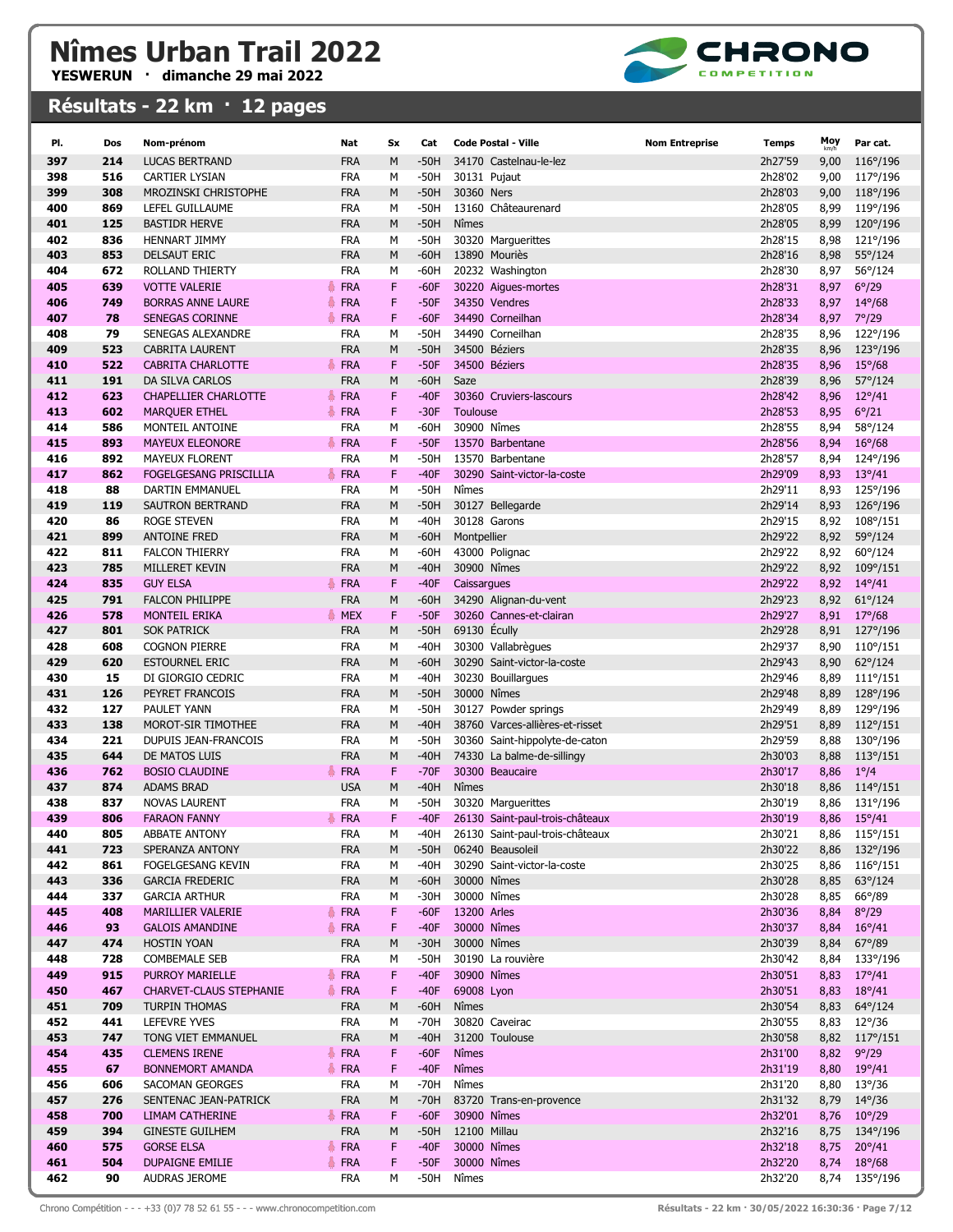

| PI.        | Dos        | Nom-prénom                                   | Nat                             | <b>Sx</b> | Cat              | <b>Code Postal - Ville</b>                            | <b>Nom Entreprise</b><br><b>Temps</b> | Moy          | Par cat.                    |
|------------|------------|----------------------------------------------|---------------------------------|-----------|------------------|-------------------------------------------------------|---------------------------------------|--------------|-----------------------------|
| 463        | 463        | <b>CLAVEL JULIEN</b>                         | <b>FRA</b>                      | M         | $-50H$           | 30000 Nîmes                                           | 2h32'24                               | 8,74         | 136°/196                    |
| 464        | 489        | <b>DALLARD STEPHANE</b>                      | <b>FRA</b>                      | М         | $-60H$           | 30130 Pont-saint-esprit                               | 2h32'28                               | 8,74         | 65°/124                     |
| 465        | 604        | PENCHINAT REMI                               | <b>FRA</b>                      | М         | $-70H$           | 30000 Nîmes                                           | 2h32'42                               | 8,72         | $15^{\circ}/36$             |
| 466        | 141        | <b>FACERIAS JEROME</b>                       | <b>FRA</b>                      | М         | $-50H$           | 13190 Allauch                                         | 2h32'47                               | 8,72         | 137°/196                    |
| 467        | 661        | <b>FIGON ADELINE</b>                         | <b>FRA</b>                      | F.        | $-50F$           | 13190 Allauch                                         | 2h32'48                               | 8,72         | $19^{\circ}/68$             |
| 468        | 457        | <b>KUCHARSKI ESTELLE</b>                     | <b>▲ FRA</b>                    | F.        | $-30F$           | Seyssins                                              | 2h32'50                               | 8,72         | $7^{\circ}/21$              |
| 469        | 411        | <b>HARDY FLORIAN</b>                         | <b>FRA</b>                      | M         | $-40H$           | 83260 La crau                                         | 2h32'50                               | 8,72         | $118^{\circ}/151$           |
| 470        | 714        | PIERSON LILAS                                | <b><i></i></b> FRA              | F.        | $-40F$           | 30900 Nîmes                                           | 2h32'58                               | 8,71         | $21^{\circ}/41$             |
| 471        | 498        | <b>LAURENT VIVIA</b>                         | <b>FRA</b>                      | M         | $-60H$           | 30230 Bouillargues                                    | 2h33'08                               | 8,70         | 66°/124                     |
| 472        | 442        | MILLE NICOLAS                                | <b>FRA</b>                      | м         | -50H             | 84830 Sérignan-du-comtat                              | 2h33'25                               | 8,68         | 138°/196                    |
| 473        | 550        | <b>PAPILLON ELISE</b>                        | <b>FRA</b>                      | F         | $-30F$           | Montpellier                                           | 2h33'25                               | 8,68         | $8^{\circ}/21$              |
| 474        | 823        | <b>KASZUBA JULIEN</b>                        | <b>FRA</b>                      | м         | $-30H$           | 30310 Vergèze                                         | 2h33'26                               | 8,68         | $68^{\circ}/89$             |
| 475        | 609        | RODULFO FLORENT                              | <b>FRA</b>                      | M         | $-40H$           | 34430 Saint-jean-de-védas                             | 2h33'29                               | 8,68         | 119°/151                    |
| 476        | 549        | PERON DIMITRI                                | <b>FRA</b>                      | М         | $-30H$           | 34130 Lansargues                                      | 2h33'38                               | 8,67         | $69^{\circ}/89$             |
| 477        | 889        | <b>BROYARD EMMANUEL</b>                      | <b>FRA</b>                      | M         | $-50H$           | 30700 Blauzac                                         | 2h33'38                               | 8,67         | 139°/196                    |
| 478        | 44         | <b>MARTINS EMILIE</b>                        | <b>● FRA</b>                    | F         | $-50F$           | 30129 Manduel                                         | 2h33'43                               | 8,67         | $20^{\circ}/68$             |
| 479        | 754        | <b>CHALVE AURELIE</b>                        | <b>FRA</b>                      | F         | $-40F$           | Nîmes                                                 | 2h33'49                               | 8,66         | $22^{\circ}/41$             |
| 480        | 840        | PIRRELLO PHILIPPE                            | <b>FRA</b>                      | м         | $-50H$           | 13550 Noves                                           | 2h33'52                               | 8,66         | 140°/196                    |
| 481        | 357        | <b>VINCENT MICHEL</b>                        | <b>FRA</b>                      | М         | $-60H$           | 07460 Saint-sauveur-de-cruzières                      | 2h34'03                               | 8,65         | $67^{\circ}/124$            |
| 482<br>483 | 54<br>508  | THIRON FABRICE<br><b>ATHES VIRGINIE</b>      | <b>FRA</b><br><b>&amp; FRA</b>  | M<br>F.   | $-60H$<br>$-50F$ | 30800 Saint-gilles<br>34970 Lattes                    | 2h34'05<br>2h34'10                    | 8,64<br>8,64 | 68°/124<br>$21^{\circ}/68$  |
| 484        | 132        | DUGARET DANIEL                               | <b>FRA</b>                      | M         | $-70H$           | 18800 Baugy                                           | 2h34'12                               | 8,64         | $16^{\circ}/36$             |
| 485        | 788        | <b>BARTOLI NICOLAS</b>                       | <b>FRA</b>                      | M         | $-50H$           | 13550 Noves                                           | 2h34'21                               | 8,63         | 141°/196                    |
| 486        | 350        | <b>BAZIN SANDRINE</b>                        | FRA                             | F         | $-50F$           | 13830 Roquefort-la-bédoule                            | 2h34'28                               | 8,62         | $22^{\circ}/68$             |
| 487        | 876        | FILIPPI JEAN-LOUIS                           | <b>FRA</b>                      | М         | $-60H$           | 30900 Nîmes                                           | 2h34'32                               | 8,62         | 69°/124                     |
| 488        | 11         | PREDOT STEPHANIE                             | <b>▲ FRA</b>                    | F         | $-40F$           | 30900 Nîmes                                           | 2h34'42                               | 8,61         | $23^{\circ}/41$             |
| 489        | 698        | POGORELY RODOLPHE                            | <b>FRA</b>                      | М         | $-60H$           | Fréjus                                                | 2h34'57                               | 8,60         | 70°/124                     |
| 490        | 703        | POLVERINI MAGALI                             | FRA                             | F         | $-50F$           | 83700 Saint-raphaël                                   | 2h34'59                               | 8,59         | $23^{\circ}/68$             |
| 491        | 696        | <b>SOLIPA MYRIAM</b>                         | <b>▲ FRA</b>                    | F.        | $-60F$           | Fréjus                                                | 2h35'00                               | 8,59         | $11^{\circ}/29$             |
| 492        | 464        | SHIMABUKURO EMMANUEL                         | <b>FRA</b>                      | м         | $-40H$           | Aix-en-provence                                       | 2h35'15                               | 8,58         | 120°/151                    |
| 493        | 136        | <b>AUJOULAT CELINE</b>                       | <b>▲ FRA</b>                    | F         | $-50F$           | 30100 Alès                                            | 2h35'25                               | 8,57         | $24^{\circ}/68$             |
| 494        | 913        | <b>GUTIERREZ LUCAS</b>                       | <b>FRA</b>                      | M         | $-40H$           | 30133 Les angles                                      | 2h35'32                               | 8,56         | 121°/151                    |
| 495        | 655        | <b>HERRMANN DORINE</b>                       | <b>SERA</b>                     | F.        | $-40F$           | <b>N</b> îmes                                         | 2h35'35                               | 8,56         | $24^{\circ}/41$             |
| 496        | 871        | <b>JACQUIER CLAUDE</b>                       | <b>FRA</b>                      | м         | $-70H$           | 84110 Saint-marcellin-lès-vaison                      | 2h35'36                               | 8,56         | 17°/36                      |
| 497        | 765        | PICHON CHRISTOPHE                            | <b>FRA</b>                      | M         | $-60H$           | 84110 Saint-romain-en-viennois                        | 2h35'36                               | 8,56         | 71°/124                     |
| 498        | 534        | ZAPERA LOIC                                  | <b>FRA</b>                      | М         | $-30H$           | Nîmes                                                 | 2h35'40                               | 8,56         | 70°/89                      |
| 499<br>500 | 895        | <b>DUBOIS THIBAULT</b><br><b>NOEL CEDRIC</b> | <b>FRA</b>                      | М<br>M    | $-30H$           | 30127 Bellegarde                                      | 2h35'43                               | 8,55         | 71°/89                      |
| 501        | 628<br>299 | <b>VEUX CHRISTIAN</b>                        | <b>FRA</b><br><b>FRA</b>        | M         | $-50H$<br>$-60H$ | 30190 Saint-génies-de-malgoirès<br>30230 Bouillargues | 2h35'48<br>2h35'52                    | 8,55<br>8,55 | 142°/196<br>72°/124         |
| 502        | 904        | <b>BOISSE MEDERIC</b>                        | <b>FRA</b>                      | м         | $-30H$           | Perpignan                                             | 2h36'08                               | 8,53         | 72°/89                      |
| 503        | 632        | <b>DEWEZ LAURIE</b>                          | <b>FRA</b><br>各                 | F.        | $-30F$           | 30620 Bernis                                          | 2h36'09                               | 8,53         | $9^{\circ}/21$              |
| 504        | 490        | <b>GRASSET LAURINE</b>                       | <b>FRA</b>                      | F.        | $-30F$           | 30510 Générac                                         | 2h36'11                               | 8,53         | $10^{\circ}/21$             |
| 505        | 319        | ARENA HUGO                                   | <b>FRA</b>                      | M         | $-40H$           | 06130 Grasse                                          | 2h36'27                               | 8,51         | 122°/151                    |
| 506        | 392        | LEMONNIER NADINE                             | FRA                             | F         | $-50F$           | 13009 Marseille                                       | 2h36'32                               |              | 8,51 25°/68                 |
| 507        | 272        | <b>BUTTET BENOIT</b>                         | <b>FRA</b>                      | М         | $-60H$           | 30000 Nîmes                                           | 2h36'33                               | 8,51         | 73°/124                     |
| 508        | 526        | <b>GERMAIN BRUNO</b>                         | <b>FRA</b>                      | М         | $-60H$           | 34400 Lunel                                           | 2h36'39                               | 8,50         | 74°/124                     |
| 509        | 566        | MERCIER JEAN-MARIE                           | <b>FRA</b>                      | М         | $-60H$           | 30730 Montpezat                                       | 2h36'40                               | 8,50         | 75°/124                     |
| 510        | 883        | <b>TORRES GERARD</b>                         | <b>FRA</b>                      | М         | -70H             | 30200 Chusclan                                        | 2h36'41                               | 8,50         | $18^{\circ}/36$             |
| 511        | 287        | <b>JUSTAFRE ANDRE</b>                        | <b>FRA</b>                      | М         | $-50H$           | 30126 Lirac                                           | 2h36'45                               | 8,50         | 143°/196                    |
| 512        | 429        | THOMIN PASCAL                                | <b>FRA</b>                      | М         | $-60H$           | Saint-brès                                            | 2h36'51                               | 8,49         | 76°/124                     |
| 513        | 358        | <b>DUPOUY FABRICE</b>                        | <b>FRA</b>                      | М         | $-50H$           | 82700 Montech                                         | 2h37'00                               | 8,48         | 144°/196                    |
| 514        | 359        | AZEMA VIRGINIE                               | FRA                             | F         | $-50F$           | 82700 Montech                                         | 2h37'03                               | 8,48         | $26^{\circ}/68$             |
| 515        | 482        | PACE THIERRY                                 | <b>FRA</b>                      | M         | $-60H$           | 30320 Marguerittes                                    | 2h37'03<br>2h37'10                    | 8,48         | 77°/124                     |
| 516<br>517 | 507<br>53  | VIDAL FREDERIC<br><b>CAVATORTA LEILA</b>     | <b>FRA</b><br>$\frac{1}{2}$ ITA | М<br>F    | -50H<br>$-40F$   | Pujaut<br>30000 Nîmes                                 | 2h37'17                               | 8,48<br>8,47 | 145°/196<br>$25^{\circ}/41$ |
| 518        | 647        | POURTAU OLIVIER                              | <b>FRA</b>                      | М         | -70H             | 47700 Casteljaloux                                    | 2h37'20                               | 8,47         | 19°/36                      |
| 519        | 277        | <b>VARROT SYLVAIN</b>                        | <b>FRA</b>                      | M         | $-50H$           | Clamart                                               | 2h37'31                               | 8,46         | 146°/196                    |
| 520        | 118        | <b>GOMEZ SANDRINE</b>                        | ∯ FRA                           | F         | $-50F$           | Nîmes                                                 | 2h37'53                               | 8,44         | $27^{\circ}/68$             |
| 521        | 367        | <b>RIUS ROBIN</b>                            | <b>FRA</b>                      | М         | $-40H$           | 30730 Montpezat                                       | 2h38'00                               | 8,43         | 123°/151                    |
| 522        | 375        | <b>BAERT TOMMY</b>                           | <b>FRA</b>                      | М         | $-40H$           | 30900 Nîmes                                           | 2h38'01                               | 8,43         | 124°/151                    |
| 523        | 59         | AZAM PASCAL                                  | <b>FRA</b>                      | М         | $-60H$           | 34280 La grande-motte                                 | 2h38'05                               | 8,43         | 78°/124                     |
| 524        | 708        | PARISEL JULIEN                               | FRA                             | М         | $-40H$           | 30820 Caveirac                                        | 2h38'10                               |              | 8,42 125°/151               |
| 525        | 766        | RENOUARD ALLAN                               | <b>FRA</b>                      | М         | $-40H$           | 30900 Nîmes                                           | 2h38'11                               |              | 8,42 126°/151               |
| 526        | 757        | RIBAULT CEDRIC                               | <b>FRA</b>                      | М         | -50H             | 30700 Uzès                                            | 2h38'13                               | 8,42         | 147°/196                    |
| 527        | 767        | SERILLON BERNARD                             | <b>FRA</b>                      | М         | $-70H$           | 30700 Saint-siffret                                   | 2h38'14                               | 8,42         | $20^{\circ}/36$             |
| 528        | 758        | LEYNINGER FLORENCE                           | <b>FRA</b>                      | F         | $-50F$           | 30700 Blauzac                                         | 2h38'16                               |              | 8,42 28°/68                 |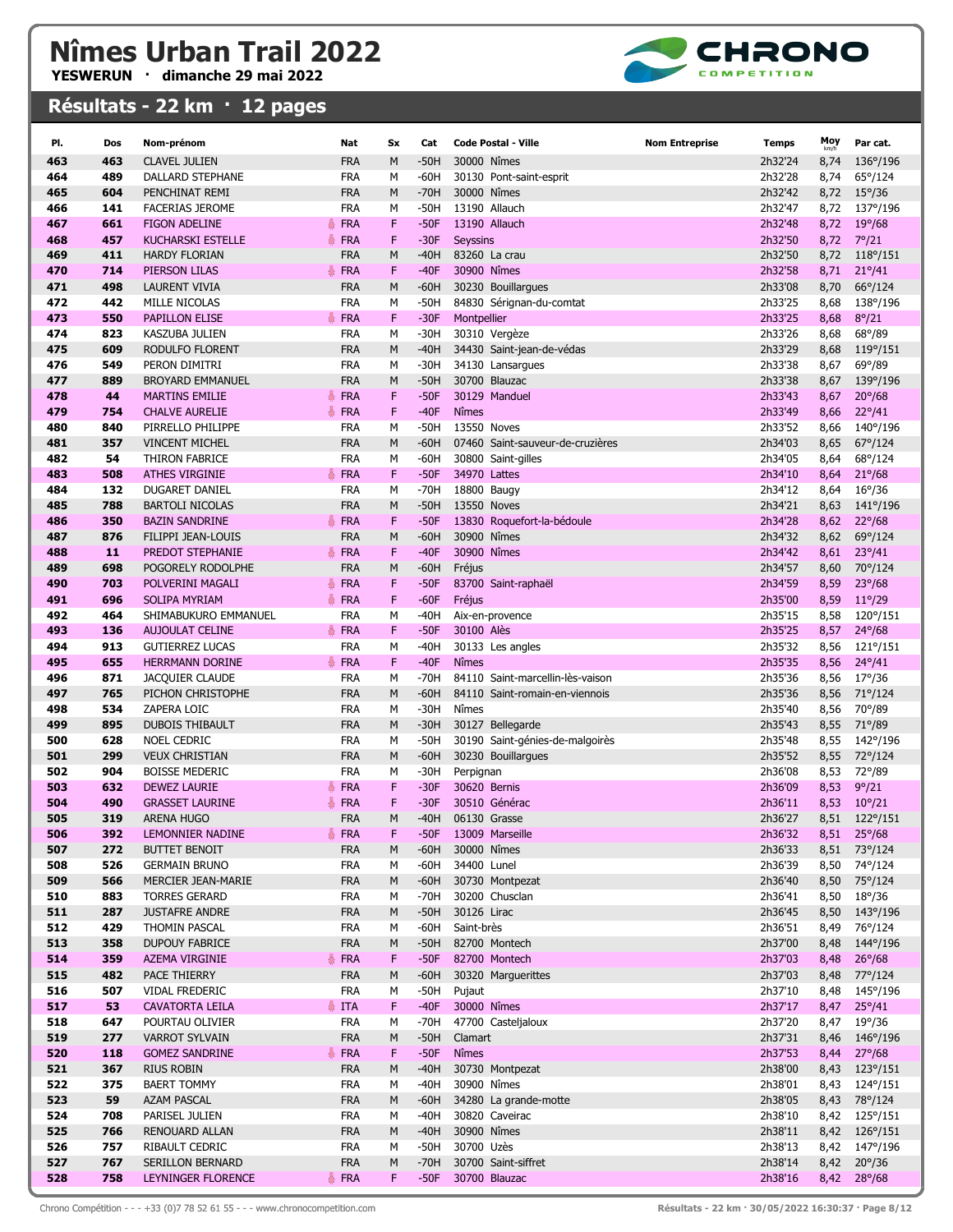

| PI.        | Dos        | Nom-prénom                                     | Nat                      | <b>Sx</b> | Cat              | <b>Code Postal - Ville</b>         | <b>Nom Entreprise</b> | <b>Temps</b>       | Moy          | Par cat.                             |
|------------|------------|------------------------------------------------|--------------------------|-----------|------------------|------------------------------------|-----------------------|--------------------|--------------|--------------------------------------|
| 529        | 264        | <b>TUNNO MARC</b>                              | <b>FRA</b>               | M         | $-60H$           | 13340 Rognac                       |                       | 2h38'17            | 8,42         | 79°/124                              |
| 530        | 395        | <b>CHARDON GILLES</b>                          | <b>FRA</b>               | M         | $-70H$           | 30340 Salindres                    |                       | 2h38'17            | 8,42         | $21^{\circ}/36$                      |
| 531        | 658        | <b>THOMAS PHILIPPE</b>                         | <b>FRA</b>               | M         | $-40H$           | 69003 Lyon                         |                       | 2h38'18            | 8,41         | 127°/151                             |
| 532        | 360        | FEMENIA SEBASTIEN                              | <b>FRA</b>               | М         | $-50H$           | 83136 Garéoult                     |                       | 2h38'20            | 8,41         | 148°/196                             |
| 533        | 483        | <b>RIONDET REMY</b>                            | <b>FRA</b>               | M         | $-30H$           | 74970 Marignier                    |                       | 2h38'34            | 8,40         | 73°/89                               |
| 534        | 484        | PALLARUELO JOEY                                | <b>FRA</b>               | М         | $-30H$           | 69530 Brignais                     |                       | 2h38'34            | 8,40         | 74°/89                               |
| 535        | 103        | <b>HUGUET ROLAND</b>                           | <b>FRA</b>               | M         | $-60H$           | 42820 Ambierle                     |                       | 2h38'41            | 8,39         | 80°/124                              |
| 536        | 58         | <b>LACOSTE NOELLE</b>                          | <b>FRA</b>               | F         | $-40F$           | 30210 Lédenon                      |                       | 2h38'45            | 8,39         | $26^{\circ}/41$                      |
| 537        | 313        | PRAT MAXIME                                    | <b>FRA</b>               | M         | $-40H$           | 30190 Moussac                      |                       | 2h38'46            | 8,39         | 128°/151                             |
| 538        | 147        | RABAGLIA JEROME                                | <b>FRA</b>               | М         | $-60H$           | 34400 Lunel                        |                       | 2h38'47            | 8,39         | $81^{\circ}/124$                     |
| 539        | 848        | <b>GENTE PASCAL</b>                            | <b>FRA</b>               | M         | $-50H$           | 30700 Blauzac                      |                       | 2h39'04            | 8,37         | 149°/196                             |
| 540        | 725        | <b>GRAS MATHIEU</b>                            | <b>FRA</b>               | М         | $-30H$           | 30000 Nîmes                        |                       | 2h39'06            | 8,37         | 75°/89                               |
| 541        | 456        | DOUMENC DAVID                                  | <b>FRA</b>               | M         | $-30H$           | 30900 Nîmes                        | <b>UNAC SAS</b>       | 2h39'36            | 8,35         | 76°/89                               |
| 542        | 881        | MOVELLAN NICOLAS                               | <b>FRA</b>               | M         | $-50H$           | 30340 Salindres                    |                       | 2h39'36            | 8,35         | 150°/196                             |
| 543        | 769        | ADORJAN IZABELLA EVA                           | ♣ HUN                    | F         | $-50F$           | Nîmes                              |                       | 2h39'36            | 8,35         | $29^{\circ}/68$                      |
| 544        | 206        | <b>JULIAN CAROLINE</b>                         | <b>&amp; FRA</b>         | F         | $-50F$           | 30000 Nîmes                        |                       | 2h39'39            | 8,34         | $30^{\circ}/68$                      |
| 545        | 768        | ADORJAN ZSOLT LEVENTE                          | <b>FRA</b>               | M         | $-50H$           | Nîmes                              |                       | 2h39'39            | 8,34         | 151°/196                             |
| 546        | 102        | <b>CHARLAT NADINE</b>                          | <b>← FRA</b>             | F         | $-50F$           | 42820 Ambierle                     |                       | 2h39'45            | 8,34         | $31^{\circ}/68$                      |
| 547        | 117        | SVEJCAR GEOFFREY                               | <b>FRA</b>               | M         | $-40H$           | Nîmes                              |                       | 2h39'51            | 8,33         | 129°/151                             |
| 548<br>549 | 25<br>5    | <b>RENAUD NICOLAS</b><br><b>BASSAN CECILE</b>  | <b>FRA</b><br>FRA        | M<br>F    | $-40H$<br>$-40F$ | Nîmes<br>Nîmes                     |                       | 2h40'03<br>2h40'04 | 8,32<br>8,32 | $130^{\circ}/151$<br>$27^{\circ}/41$ |
| 550        | 615        | PRATVIEL CINDY                                 | <b>FRA</b><br>통          | F         | $-50F$           | 30190 Saint-génies-de-malgoirès    |                       | 2h40'07            | 8,32         | $32^{\circ}/68$                      |
| 551        | 619        | <b>MANCEL CELINE</b>                           | <b>FRA</b>               | F         | $-50F$           | 30730 Fons                         |                       | 2h40'08            | 8,32         | $33^{\circ}/68$                      |
| 552        | 41         | CARRAT MEIX ALEXANDRE                          | <b>FRA</b>               | М         | $-30H$           | 30000 Nîmes                        |                       | 2h40'12            | 8,31         | 77°/89                               |
| 553        | 110        | SABATIER DAVID                                 | <b>FRA</b>               | M         | $-50H$           | 30129 Manduel                      |                       | 2h40'14            | 8,31         | 152°/196                             |
| 554        | 432        | ADAM MATHIEU                                   | <b>FRA</b>               | M         | $-40H$           | 75015 Paris                        |                       | 2h40'17            | 8,31         | 131°/151                             |
| 555        | 188        | <b>FIGEAC FRANCK</b>                           | <b>FRA</b>               | M         | $-50H$           | 13150 Tarascon                     |                       | 2h40'26            | 8,30         | 153°/196                             |
| 556        | 262        | <b>BREGEAT OLIVIER</b>                         | <b>FRA</b>               | М         | $-40H$           | 30300 Vallabrègues                 |                       | 2h40'27            | 8,30         | 132°/151                             |
| 557        | 351        | <b>BALMELLE NICOLAS</b>                        | <b>FRA</b>               | M         | $-50H$           | Nîmes                              |                       | 2h40'27            | 8,30         | 154°/196                             |
| 558        | 405        | <b>BIHEL BENOIT</b>                            | <b>FRA</b>               | М         | $-70H$           | 30190 La calmette                  |                       | 2h40'31            | 8,30         | $22^{\circ}/36$                      |
| 559        | 406        | <b>AUDIBERT STEPHAN</b>                        | <b>FRA</b>               | F         | $-50F$           | 13170 Les pennes-mirabeau          |                       | 2h40'34            | 8,30         | $34^{\circ}/68$                      |
| 560        | 317        | <b>MEMET EMMANUEL</b>                          | <b>FRA</b>               | M         | $-40H$           | Marsillargues                      |                       | 2h40'36            | 8,29         | 133°/151                             |
| 561        | 68         | <b>WERNER ERIC</b>                             | <b>FRA</b>               | M         | $-40H$           | 13800 Istres                       |                       | 2h40'48            | 8,28         | 134°/151                             |
| 562        | 250        | <b>WERNER GUY</b>                              | <b>FRA</b>               | М         | $-60H$           | 13800 Istres                       |                       | 2h40'48            | 8,28         | 82°/124                              |
| 563        | 43         | <b>TALLES SAMUEL</b>                           | <b>FRA</b>               | M         | $-40H$           | 30000 Nîmes                        |                       | 2h40'48            | 8,28         | 135°/151                             |
| 564        | 912        | DI MAGGIO AURELIEN                             | <b>FRA</b>               | M         | $-30H$           | 13012 Marseille                    |                       | 2h40'50            | 8,28         | 78°/89                               |
| 565        | 374        | <b>TENSA MATHILDE</b>                          | <b>FRA</b>               | F         | $-30F$           | 11000 Carcassonne                  |                       | 2h40'59            | 8,27         | $11^{\circ}/21$                      |
| 566        | 193        | <b>AGNIEL PATRICE</b>                          | <b>FRA</b>               | М         | $-60H$           | 30340 Salindres                    |                       | 2h41'00            | 8,27         | 83°/124                              |
| 567        | 576        | SOLIGNAC JULIE                                 | FRA                      | F         | $-40F$           | 33130 Bègles                       |                       | 2h41'03            | 8,27         | $28^{\circ}/41$                      |
| 568        | 577        | <b>GUILLIN KARL</b><br><b>MAUCOURT MICHAEL</b> | <b>FRA</b>               | M         | $-40H$           | 77500 Chelles                      |                       | 2h41'03<br>2h41'06 | 8,27         | 136°/151                             |
| 569<br>570 | 775<br>776 | <b>GONZALEZ JEAN FRANCOIS</b>                  | <b>FRA</b><br><b>FRA</b> | M<br>М    | $-50H$<br>-60H   | 30300 Beaucaire<br>30300 Beaucaire |                       | 2h41'07            | 8,27<br>8,27 | 155°/196<br>84°/124                  |
| 571        | 640        | <b>GOUVERNET PATRICIA</b>                      | <b>FRA</b>               | F         | $-60F$           | 30420 Calvisson                    |                       | 2h41'43            | 8,24         | $12^{\circ}/29$                      |
| 572        | 641        | ROCHETTE JULIEN                                | <b>FRA</b>               | М         | $-50H$           | 30420 Calvisson                    |                       | 2h41'43            |              | 8,24 156°/196                        |
| 573        | 294        | <b>CHAMPIER RAPHAEL</b>                        | <b>FRA</b>               | М         | $-20H$           | 38260 Champier                     |                       | 2h41'46            | 8,23         | $10^{\circ}/12$                      |
| 574        | 160        | <b>OLACIA THOMAS</b>                           | FRA                      | м         | $-50H$           | 34550 Bessan                       |                       | 2h41'46            | 8,23         | 157°/196                             |
| 575        | 323        | PACALET ADELINE                                | FRA                      | F         | $-40F$           | 42800 Tartaras                     |                       | 2h41'52            | 8,23         | $29^{\circ}/41$                      |
| 576        | 636        | <b>CECCHIN HUGO</b>                            | <b>FRA</b>               | М         | -30H             | 34400 Entre-vignes                 |                       | 2h41'53            | 8,23         | 79°/89                               |
| 577        | 181        | <b>GERMOND FANTINE</b>                         | <b>← FRA</b>             | F         | $-30F$           | 30000 Nîmes                        |                       | 2h41'55            | 8,23         | $12^{\circ}/21$                      |
| 578        | 305        | ALCINDOR SABRINA                               | <b>个 FRA</b>             | F         | $-40F$           | 77990 Le mesnil-amelot             |                       | 2h42'02            | 8,22         | $30^{\circ}/41$                      |
| 579        | 122        | <b>LARROUY NADIA</b>                           | FRA                      | F         | $-60F$           | <b>Billère</b>                     |                       | 2h42'15            | 8,21         | $13^{\circ}/29$                      |
| 580        | 123        | LOUARN STEPHANE                                | <b>FRA</b>               | М         | $-50H$           | Billère                            |                       | 2h42'15            | 8,21         | 158°/196                             |
| 581        | 121        | LARROUY PHILIPPE                               | <b>FRA</b>               | М         | $-60H$           | Billère                            |                       | 2h42'17            | 8,21         | 85°/124                              |
| 582        | 654        | <b>JUAN GAELLE</b>                             | FRA                      | F         | $-50F$           | 11000 Carcassonne                  |                       | 2h42'38            | 8,19         | $35^{\circ}/68$                      |
| 583        | 764        | <b>COPPIN FRANCOIS</b>                         | <b>FRA</b>               | М         | $-70H$           | 30200 Vénéjan                      |                       | 2h42'52            | 8,18         | $23^{\circ}/36$                      |
| 584        | 746        | <b>VEDRENNE BERTRAND</b>                       | <b>FRA</b>               | М         | $-60H$           | Le crès                            |                       | 2h42'55            | 8,18         | 86°/124                              |
| 585<br>586 | 704<br>296 | DELAUTRE NICOLAS<br><b>GONZALEZ DAMIEN</b>     | <b>FRA</b><br><b>FRA</b> | М<br>М    | $-50H$<br>$-40H$ | 30700 Uzès<br>30000 Nîmes          |                       | 2h43'01<br>2h43'23 | 8,17<br>8,15 | 159°/196<br>137°/151                 |
| 587        | 343        | MONNARD MARINA                                 | <b>FRA</b>               | F         | $-60F$           | 84100 Orange                       |                       | 2h44'17            | 8,11         | $14^{\circ}/29$                      |
| 588        | 205        | PAGES FRANCOISE                                | FRA                      | F         | $-50F$           | 30900 Nîmes                        |                       | 2h44'35            | 8,09         | $36^{\circ}/68$                      |
| 589        | 402        | <b>RANDON OLIVIER</b>                          | <b>FRA</b>               | М         | $-40H$           | 54491 Langlade                     |                       | 2h44'37            | 8,09         | 138°/151                             |
| 590        | 808        | AMPHOUX MARJORIE                               | $\#$ FRA                 | F         | $-50F$           | 30510 Générac                      |                       | 2h44'41            | 8,09         | $37^{\circ}/68$                      |
| 591        | 613        | MAUXION FREDERIC                               | <b>FRA</b>               | M         | $-60H$           | 34400 Lunel                        |                       | 2h44'41            | 8,09         | 87°/124                              |
| 592        | 148        | MARTIAL DANNY                                  | FRA                      | М         | $-60H$           | Nîmes                              |                       | 2h44'42            | 8,09         | 88°/124                              |
| 593        | 547        | CARGNELUTTI ROMAIN                             | <b>FRA</b>               | М         | $-40H$           | 30600 Vestric-et-candiac           |                       | 2h44'51            | 8,08         | 139°/151                             |
| 594        | 543        | PORTERAT DIDIER                                | <b>FRA</b>               | М         | $-60H$           | 30870 Clarensac                    |                       | 2h44'53            | 8,08         | 89°/124                              |
|            |            |                                                |                          |           |                  |                                    |                       |                    |              |                                      |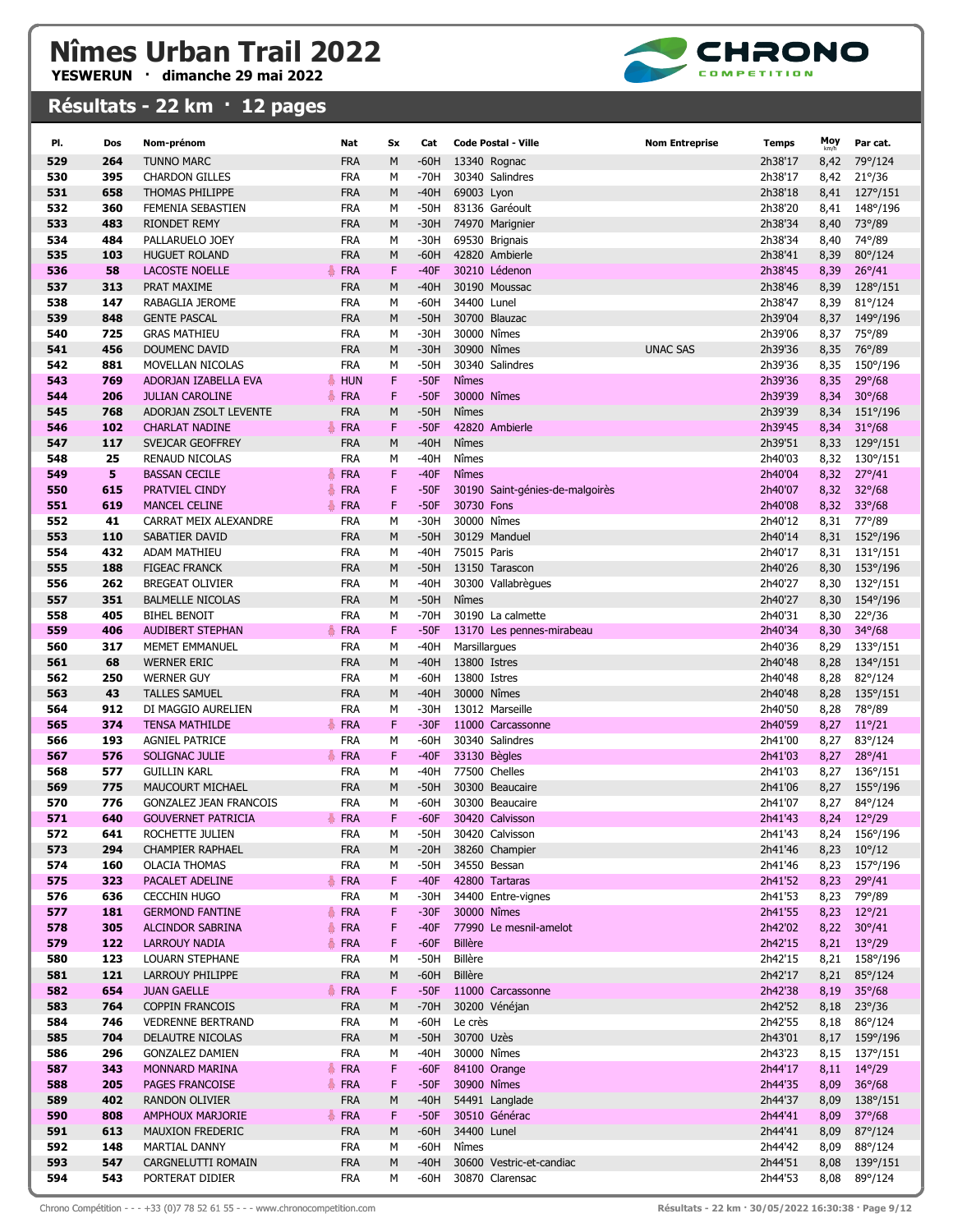

| PI.        | Dos            | Nom-prénom                                   | Nat                      | Sx     | Cat              | <b>Code Postal - Ville</b>                         | <b>Nom Entreprise</b> | Temps              | Moy          | Par cat.                           |
|------------|----------------|----------------------------------------------|--------------------------|--------|------------------|----------------------------------------------------|-----------------------|--------------------|--------------|------------------------------------|
| 595        | 30             | <b>RIEU MELANIE</b>                          | <b>FRA</b>               | F.     | $-50F$           | 30760 Saint-julien-de-peyrolas                     |                       | 2h44'58            | 8,07         | $38^{\circ}/68$                    |
| 596        | 31             | <b>RIEU SEBASTIEN</b>                        | <b>FRA</b>               | М      | $-50H$           | 30760 Saint-julien-de-peyrolas                     |                       | 2h45'00            | 8,07         | 160°/196                           |
| 597        | 458            | ROUSSEAU EMILIE                              | FRA                      | F      | $-40F$           | 30900 Nîmes                                        |                       | 2h45'07            | 8,07         | $31^{\circ}/41$                    |
| 598        | 459            | <b>GROUSSAC MAXIME</b>                       | <b>FRA</b>               | М      | $-50H$           | 34000 Montpellier                                  |                       | 2h45'09            | 8,07         | 161°/196                           |
| 599        | 353            | MICHEL JOSIANE                               | <b>FRA</b>               | F      | $-60F$           | 13830 Roquefort-la-bédoule                         |                       | 2h45'12            | 8,06         | $15^{\circ}/29$                    |
| 600        | 6              | <b>BRETON EMMA</b>                           | <b>FRA</b>               | F      | $-40F$           | 13006 Marseille                                    |                       | 2h45'15            | 8,06         | $32^{\circ}/41$                    |
| 601        | 487            | <b>CHAUDESAYGUES HUGO</b>                    | <b>FRA</b>               | M      | $-30H$           | 30820 Caveirac                                     |                       | 2h45'17            | 8,06         | 80°/89                             |
| 602        | 56             | <b>LERAY JEREMY</b>                          | <b>FRA</b>               | М      | $-50H$           | 13006 Marseille                                    |                       | 2h45'17            | 8,06         | 162°/196                           |
| 603        | 381            | <b>MEYER DIRK</b>                            | <b>CHE</b>               | M      | $-60H$           | 8038 Zürich                                        |                       | 2h45'21            | 8,06         | $90^{\circ}/124$                   |
| 604        | 403            | <b>BAURES GERARD</b>                         | <b>FRA</b>               | M      | $+70H$           | Tours                                              |                       | 2h45'49            | 8,03         | $1^{\circ}/3$                      |
| 605        | 908            | <b>VILIPOLD KRISTJAN</b>                     | <b>EST</b>               | M      | $-40H$           | 11316 Tallinn                                      |                       | 2h45'57            | 8,03         | 140°/151                           |
| 606        | 652            | BOIBIEN JEAN-PHILIPPE                        | <b>FRA</b>               | М      | $-60H$           | 30620 Uchaud                                       |                       | 2h45'58            | 8,03         | $91^{\circ}/124$                   |
| 607        | 519            | <b>RANDON GUILHEM</b>                        | <b>FRA</b>               | M      | $-40H$           | Nîmes                                              |                       | 2h46'12            | 8,01         | $141^{\circ}/151$                  |
| 608        | 649            | NNOKWU AMBROSE                               | <b>FRA</b>               | М      | $-60H$           | 30250 Combas                                       |                       | 2h46'31            | 8,00         | 92°/124                            |
| 609        | 686            | <b>SIMON CHRISTINE</b>                       | <b>FRA</b>               | F.     | $-60F$           | 30260 Vic-le-fesq                                  |                       | 2h46'31            | 8,00         | $16^{\circ}/29$                    |
| 610        | 857            | <b>VAPAILLE MATHIEU</b>                      | <b>FRA</b>               | М      | $-40H$           | 84100 Orange                                       |                       | 2h47'09            | 7,97         | 142°/151                           |
| 611        | 830            | <b>UGER ANAIS</b>                            | <b>FRA</b>               | F      | $-30F$           | 30000 Nîmes                                        |                       | 2h47'27            | 7,95         | $13^{\circ}/21$                    |
| 612        | 879            | <b>BRUGUIER CHRISTOPHE</b>                   | <b>FRA</b>               | M      | $-50H$           | Montpellier                                        |                       | 2h47'30            | 7,95         | 163°/196                           |
| 613        | 292            | <b>TAPIN PASCAL</b>                          | <b>FRA</b>               | М      | $-70H$           | 30290 Laudun-l'ardoise                             |                       | 2h47'43            | 7,94         | $24^{\circ}/36$                    |
| 614        | 106            | LAVAULT CEDRIC                               | <b>FRA</b>               | M      | $-50H$           | 30000 Nîmes                                        |                       | 2h47'43            | 7,94         | 164°/196                           |
| 615        | 539            | <b>LEMARIE STEVEN</b>                        | <b>FRA</b>               | M      | $-50H$           | Nîmes                                              |                       | 2h47'48            | 7,94         | 165°/196                           |
| 616        | 449            | <b>GACON-CAMOZ JEROME</b>                    | <b>FRA</b>               | М      | $-50H$           | 69380 Dommartin                                    |                       | 2h48'09            | 7,92         | 166°/196                           |
| 617        | 315            | <b>SENSI REGIS</b>                           | <b>FRA</b>               | М      | $-60H$           | 90800 Bavilliers                                   |                       | 2h48'17            | 7,92         | $93^{\circ}/124$                   |
| 618        | 199            | <b>MARTIN JEROME</b>                         | <b>FRA</b>               | M      | $-50H$           | 30320 Poulx                                        |                       | 2h48'20            | 7,91         | 167°/196                           |
| 619        | 151            | <b>VANDENBROUCKE BERNARD</b>                 | <b>FRA</b>               | М      | $-70H$           | 51110 Lavannes                                     |                       | 2h48'20            | 7,91         | $25^{\circ}/36$                    |
| 620        | 180            | <b>VANDENBROUCKE JULIE</b>                   | <b>FRA</b>               | F      | $-30F$           | 93160 Noisy-le-grand                               |                       | 2h48'21            | 7,91         | $14^{\circ}/21$                    |
| 621        | 179            | PETITJEAN KEVIN                              | <b>FRA</b>               | M      | $-40H$           | 30320 Poulx                                        |                       | 2h48'21            | 7,91         | 143°/151                           |
| 622        | 443            | <b>MENDEL DAVID</b>                          | <b>FRA</b>               | M      | $-50H$           | 34000 Montpellier                                  |                       | 2h48'29            | 7,91         | 168°/196                           |
| 623<br>624 | 555<br>556     | LAFOND JEAN-BAPTISTE<br><b>LUGAN JUSTINE</b> | <b>FRA</b><br><b>FRA</b> | М<br>F | $-30H$<br>$-30F$ | 30126 Tavel<br>30126 Tavel                         |                       | 2h48'35<br>2h48'39 | 7,90         | 81°/89                             |
| 625        | 344            | <b>BONDIL DAMIENNE</b>                       | <b>FRA</b>               | F      | $-50F$           | 04100 Manosque                                     |                       | 2h48'48            | 7,90<br>7,89 | $15^{\circ}/21$<br>$39^{\circ}/68$ |
| 626        | 387            | <b>MANHAUDIER INGRID</b>                     | <b>FRA</b>               | F      | $-50F$           | 30000 Nîmes                                        | AXIOME ASSOCIES       | 2h49'00            | 7,88         | $40^{\circ}/68$                    |
| 627        | 638            | <b>GAFFAR CYNTHIA</b>                        | <b>FRA</b>               | F      | $-40F$           | 30210 Valliguières                                 |                       | 2h49'00            | 7,88         | $33^{\circ}/41$                    |
| 628        | 92             | <b>BALAZARD MARIE</b>                        | <b>FRA</b>               | F      | $-30F$           | 30700 Uzès                                         |                       | 2h49'25            | 7,86         | $16^{\circ}/21$                    |
| 629        | 657            | <b>DURANDO JEAN</b>                          | <b>FRA</b>               | M      | $-30H$           | Jacou                                              |                       | 2h49'34            | 7,86         | 82°/89                             |
| 630        | 536            | PLASSE DE CRESCENZO EDOUARD                  | <b>FRA</b>               | М      | $-50H$           | Nîmes                                              |                       | 2h49'45            | 7,85         | 169°/196                           |
| 631        | 535            | <b>VOIROL XAVIER</b>                         | <b>FRA</b>               | М      | $-50H$           | Nîmes                                              |                       | 2h49'46            | 7,85         | 170°/196                           |
| 632        | 546            | <b>CAMBON OLIVIER</b>                        | <b>FRA</b>               | м      | $-60H$           | 34400 Lunel-viel                                   |                       | 2h50'16            | 7,82         | 94°/124                            |
| 633        | 480            | <b>ERNST FABIENNE</b>                        | <b>FRA</b>               | F      | $-60F$           | 13008 Marseille                                    |                       | 2h50'20            | 7,82         | $17^{\circ}/29$                    |
| 634        | 485            | HERMABESSIERE SYLVIE                         | <b>FRA</b>               | F      | $-60F$           | 34980 Saint-gély-du-fesc                           |                       | 2h50'20            | 7,82         | $18^{\circ}/29$                    |
| 635        | 35             | <b>VAGELLI UGO</b>                           | <b>FRA</b>               | M      | $-30H$           | 30510 Générac                                      |                       | 2h50'23            | 7,82         | 83°/89                             |
| 636        | 26             | MESSAGE VINCENT                              | <b>FRA</b>               | М      | $-40H$           | Nîmes                                              |                       | 2h50'28            | 7,81         | 144°/151                           |
| 637        | $\overline{ }$ | BERTUZZI MARIE LAURE                         | <b>FRA</b>               | F.     | $-50F$           | 30360 Saint-césaire-de-gauzignan                   |                       | 2h50'50            | 7,80         | $41^{\circ}/68$                    |
| 638        | 503            | HOLLEVILLE CLEMENT                           | <b>FRA</b>               | м      | $-30H$           | 30000 Nîmes                                        |                       | 2h50'52            | 7,80         | 84°/89                             |
| 639        | 707            | <b>COURSAT JEROME</b>                        | <b>FRA</b>               | М      | $-60H$           | 69360 Ternay                                       |                       | 2h51'04            | 7,79         | 95°/124                            |
| 640        | 592            | TRUFFAULT VINCENT                            | <b>FRA</b>               | М      | $-40H$           | Nîmes                                              | <b>FUTURA GAIA</b>    | 2h51'10            | 7,78         | 145°/151                           |
| 641        | 593            | <b>GRICOURT JUSTINE</b>                      | <b>FRA</b><br>Ö.         | F      | $-40F$           | 30650 Rochefort-du-gard                            | <b>FUTURA GAIA</b>    | 2h51'10            | 7,78         | $34^{\circ}/41$                    |
| 642        | 583            | <b>FOLLET ELODIE</b>                         | Ä.<br><b>FRA</b>         | F      | $-40F$           | 30820 Caveirac                                     |                       | 2h51'28            | 7,77         | $35^{\circ}/41$                    |
| 643        | 511            | <b>BREON ERIC</b>                            | <b>USA</b>               | М      | $-50H$           | 98672 White salmon                                 |                       | 2h51'38            | 7,76         | 171°/196                           |
| 644        | 146            | FERNANDEZ THEO                               | <b>FRA</b>               | М      | $-30H$           | 30129 Redessan                                     |                       | 2h51'39            | 7,76         | 85°/89                             |
| 645        | 713            | <b>CAMROUX DENIS</b>                         | <b>FRA</b>               | М      | $-70H$           | 30900 Nîmes                                        |                       | 2h52'45            | 7,71         | $26^{\circ}/36$                    |
| 646        | 705            | <b>GARNIER BRUNO</b>                         | <b>FRA</b>               | м      | $-50H$           | Martigues                                          |                       | 2h53'37            | 7,67         | 172°/196                           |
| 647        | 565            | OLIVEIRA DE SANTIAGO CARLOS                  | <b>FRA</b>               | М      | $-60H$           | 30000 Nîmes                                        |                       | 2h53'49            | 7,66         | $96^{\circ}/124$                   |
| 648<br>649 | 452<br>453     | BOUGUENNEC JEAN LUC<br>REBEYROL DAVID        | <b>FRA</b><br><b>FRA</b> | м<br>М | $-70H$<br>$-50H$ | 91220 Brétigny-sur-orge<br>91220 Brétigny-sur-orge |                       | 2h54'01<br>2h54'02 | 7,65<br>7,65 | $27^{\circ}/36$<br>173°/196        |
| 650        | 597            | <b>GEMTU JORGO</b>                           | <b>FRA</b>               | М      | $-40H$           | 30130 Pont-saint-esprit                            |                       | 2h54'16            | 7,64         | 146°/151                           |
| 651        | 596            | <b>JAUSSENT STEPHAN</b>                      | <b>FRA</b>               | М      | $-50H$           | 30290 Laudun-l'ardoise                             |                       | 2h54'17            | 7,64         | 174°/196                           |
| 652        | 777            | PALUMBO MAITE                                | FRA                      | F      | $-50F$           | 30132 Caissargues                                  |                       | 2h54'49            | 7,62         | $42^{\circ}/68$                    |
| 653        | 656            | AYMARD FABIEN                                | <b>FRA</b>               | М      | $-50H$           | 30132 Caissargues                                  |                       | 2h54'49            | 7,62         | 175°/196                           |
| 654        | 512            | <b>BREON ALIA</b>                            | <b>↓USA</b>              | F      | $-50F$           | 98672 White salmon                                 |                       | 2h55'05            | 7,61         | $43^{\circ}/68$                    |
| 655        | 734            | SIVERA DELPHINE                              | FRA                      | F      | $-50F$           | 83400 Hyères                                       |                       | 2h55'10            | 7,60         | $44^{\circ}/68$                    |
| 656        | 162            | CHARBONNIER JEAN-MARIE                       | <b>FRA</b>               | М      | $-60H$           | 34170 Castelnau-le-lez                             |                       | 2h55'43            | 7,58         | 97°/124                            |
| 657        | 831            | <b>BARBI THEO</b>                            | <b>FRA</b>               | М      | $-20H$           | 30000 Nîmes                                        |                       | 2h55'54            | 7,57         | $11^{\circ}/12$                    |
| 658        | 832            | PUY FLORENT                                  | <b>FRA</b>               | М      | $-20H$           | 30000 Nîmes                                        |                       | 2h55'54            | 7,57         | $12^{\circ}/12$                    |
| 659        | 66             | <b>GONNEAU SCOLASTIE</b>                     | <b>FRA</b>               | F      | $-50F$           | 30320 Marguerittes                                 |                       | 2h56'04            | 7,57         | $45^{\circ}/68$                    |
| 660        | 839            | <b>GAUSSENS NOEL</b>                         | FRA                      | F      | $-50F$           | Saint-sériès                                       |                       | 2h56'14            | 7,56         | $46^{\circ}/68$                    |
|            |                |                                              |                          |        |                  |                                                    |                       |                    |              |                                    |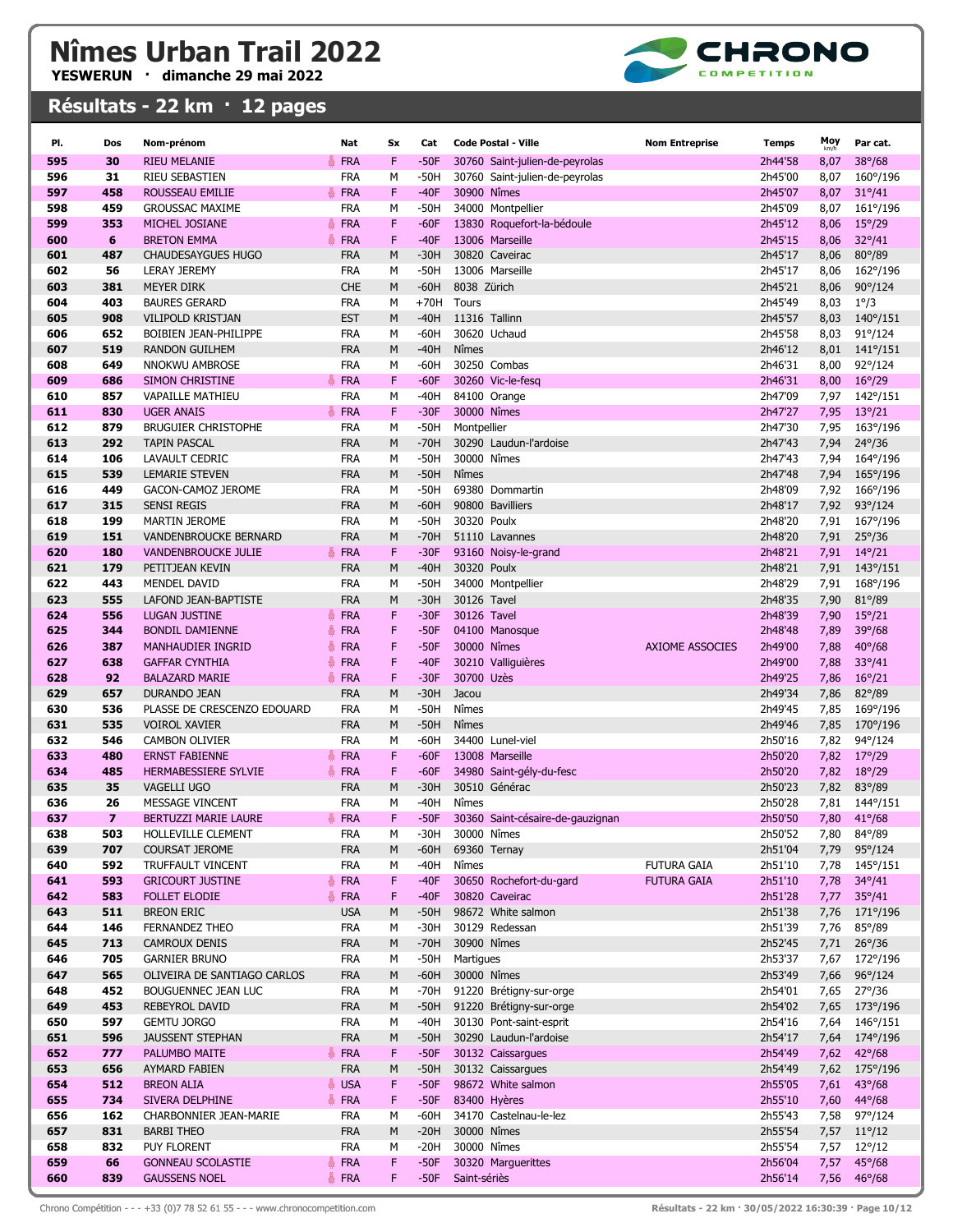

| PI.        | Dos        | Nom-prénom                                         | Nat                           | Sx     | Cat              | <b>Code Postal - Ville</b>               | <b>Nom Entreprise</b> | <b>Temps</b>       | Moy          | Par cat.                           |
|------------|------------|----------------------------------------------------|-------------------------------|--------|------------------|------------------------------------------|-----------------------|--------------------|--------------|------------------------------------|
| 661        | 587        | <b>HENRI CHRISTOPHE</b>                            | <b>FRA</b>                    | M      | -60H             | 30000 Nîmes                              |                       | 2h56'15            | 7,56         | 98°/124                            |
| 662        | 518        | <b>CAUDRON LOUISE</b>                              | <b>FRA</b>                    | F      | $-30F$           | 30900 Nîmes                              |                       | 2h56'16            | 7,56         | $17^{\circ}/21$                    |
| 663        | 582        | <b>BENCHIKH SAMIR</b>                              | <b>DZA</b>                    | M      | $-40H$           | 13000 Marseille                          |                       | 2h56'30            | 7,55         | $147^{\circ}/151$                  |
| 664        | 85         | <b>CHARLES JULIEN</b>                              | <b>FRA</b>                    | М      | $-50H$           | 30730 Montpezat                          |                       | 2h57'08            | 7,52         | 176°/196                           |
| 665        | 793        | MIALHE CELINE                                      | <b>FRA</b>                    | F      | $-50F$           | 30700 Sanilhac-sagriès                   |                       | 2h57'11            | 7,52         | $47^{\circ}/68$                    |
| 666        | 34         | <b>HENRIOT MARC</b>                                | <b>FRA</b>                    | M      | -60H             | 30000 Nîmes                              |                       | 2h57'23            | 7,51         | 99°/124                            |
| 667        | 681        | <b>BAEZA THIBAUT</b>                               | <b>FRA</b>                    | M      | $-40H$           | 30300 Jonquières-saint-vincent           |                       | 2h57'55            | 7,49         | 148°/151                           |
| 668<br>669 | 524<br>425 | <b>BERNIE MAXIME</b><br><b>FRANCES NICOLAS</b>     | <b>FRA</b><br><b>FRA</b>      | M<br>M | $-50H$<br>$-50H$ | Chamalières<br>12260 Villeneuve          |                       | 2h57'55<br>2h57'56 | 7,49         | 177°/196<br>178°/196               |
| 670        | 152        | PUGLIESI MARTIAL                                   | <b>FRA</b>                    | M      | $-50H$           | 13800 Istres                             |                       | 2h58'49            | 7,49<br>7,45 | 179°/196                           |
| 671        | 273        | <b>LECOINTRE NANS</b>                              | <b>FRA</b>                    | M      | $-40H$           | 30210 Remoulins                          |                       | 2h58'53            | 7,45         | 149°/151                           |
| 672        | 521        | <b>FAVIER CHRISTELLE</b>                           | <b>FRA</b>                    | F      | $-60F$           | 30800 Saint-gilles                       |                       | 2h59'03            | 7,44         | $19^{\circ}/29$                    |
| 673        | 389        | <b>ROMAN CHRISTINE</b>                             | <b>FRA</b><br>ä               | F      | $-50F$           | Saint-gilles                             |                       | 2h59'03            | 7,44         | $48^{\circ}/68$                    |
| 674        | 369        | <b>ANDRIEU ALINE</b>                               | FRA                           | F      | $-40F$           | 12000 Rodez                              |                       | 2h59'28            | 7,42         | $36^{\circ}/41$                    |
| 675        | 368        | ANDRIEU MARC                                       | <b>FRA</b>                    | M      | -60H             | 12000 Rodez                              |                       | 2h59'30            | 7,42         | $100^{\circ}/124$                  |
| 676        | 773        | <b>RAY MARIETTE</b>                                | <b>FRA</b><br>품               | F      | $-40F$           | 30560 Saint-hilaire-de-brethmas          |                       | 2h59'46            | 7,41         | $37^{\circ}/41$                    |
| 677        | 430        | DOINEAU JEAN-CHARLES                               | <b>FRA</b>                    | M      | $-50H$           | 34970 Lattes                             |                       | 3h00'03            | 7,40         | $180^{\circ}/196$                  |
| 678        | 605        | <b>AUTHEBON CYRIL</b>                              | <b>FRA</b>                    | М      | -60H             | Montpellier                              |                       | 3h00'24            | 7,38         | 101°/124                           |
| 679        | 338        | <b>GIMENEZ CINDY</b>                               | <b>FRA</b><br>誊               | F      | $-30F$           | Lignan-sur-orb                           |                       | 3h00'24            | 7,38         | $18^{\circ}/21$                    |
| 680        | 134        | <b>SEVILA SYLVIE</b>                               | <b>FRA</b>                    | F      | $-60F$           | <b>N</b> îmes                            |                       | 3h00'32            | 7,38         | $20^{\circ}/29$                    |
| 681<br>682 | 204<br>24  | <b>GODEFROY EMILIE</b><br>AMGHAR LAETITIA          | <b>FRA</b><br><b>FRA</b><br>총 | F<br>F | $-60F$<br>$-50F$ | <b>N</b> îmes<br>30210 Vers-pont-du-gard |                       | 3h00'35<br>3h01'04 | 7,38<br>7,36 | $21^{\circ}/29$<br>$49^{\circ}/68$ |
| 683        | 433        | <b>BENEY GILHIANE</b>                              | <b>FRA</b><br>۸               | F      | $-40F$           | 30190 Moussac                            |                       | 3h01'05            | 7,36         | $38^{\circ}/41$                    |
| 684        | 69         | <b>CAYUELA SOPHIE</b>                              | <b>FRA</b>                    | F      | $-40F$           | 30660 Gallargues-le-montueux             |                       | 3h01'08            | 7,35         | $39^{\circ}/41$                    |
| 685        | 682        | <b>CHAREF-DOUSSOT CHRISTINE</b>                    | ä.<br><b>FRA</b>              | F      | $-70F$           | Hyères                                   |                       | 3h01'25            | 7,34         | $2^{\circ}/4$                      |
| 686        | 851        | PICCA MELANIE                                      | <b>FRA</b><br>품               | F      | $-60F$           | 30700 Blauzac                            |                       | 3h01'52            | 7,32         | $22^{\circ}/29$                    |
| 687        | 561        | <b>BRUGUIERE MICAEL</b>                            | <b>FRA</b>                    | M      | $-50H$           | 30240 Le grau-du-roi                     |                       | 3h02'21            | 7,30         | 181°/196                           |
| 688        | 901        | MARTINEZ PHILIPPE                                  | <b>FRA</b>                    | M      | $-50H$           | 30000 Nîmes                              |                       | 3h02'33            | 7,30         | 182°/196                           |
| 689        | 230        | <b>LERMOYER GEOFFREY</b>                           | <b>FRA</b>                    | M      | $-50H$           | 30000 Nîmes                              |                       | 3h02'36            | 7,29         | 183°/196                           |
| 690        | 436        | <b>GUALDI MATTHIEU</b>                             | <b>FRA</b>                    | M      | $-50H$           | 30420 Calvisson                          |                       | 3h02'54            | 7,28         | 184°/196                           |
| 691        | 115        | <b>RASTEAU HUGO</b>                                | <b>FRA</b>                    | M      | $-30H$           | 30210 Sernhac                            |                       | 3h02'57            | 7,28         | 86°/89                             |
| 692<br>693 | 143<br>178 | RASTEAU JEAN-FRANCOIS                              | <b>FRA</b>                    | M<br>F | -60H<br>$-70F$   | 30210 Remoulins<br>13006 Marseille       |                       | 3h02'58            | 7,28         | 102°/124                           |
| 694        | 222        | <b>GIORDANO DANIELE</b><br><b>LESAGE DELPHINE</b>  | <b>FRA</b><br><b>FRA</b><br>碁 | F      | $-50F$           | 30360 Saint-hippolyte-de-caton           |                       | 3h04'01<br>3h04'44 | 7,24<br>7,21 | $3^{\circ}/4$<br>$50^{\circ}/68$   |
| 695        | 589        | <b>KOFFI PERRINE</b>                               | <b>FRA</b>                    | F      | $-50F$           | 13480 Cabriès                            |                       | 3h04'57            | 7,20         | $51^{\circ}/68$                    |
| 696        | 183        | <b>DELAVENNE LAURENCE</b>                          | <b>FRA</b><br>Ä.              | F      | $-60F$           | 69230 St-genis-laval                     |                       | 3h05'03            | 7,20         | $23^{\circ}/29$                    |
| 697        | 286        | <b>NOBLET CELINE</b>                               | <b>FRA</b>                    | F      | $-50F$           | 30126 Lirac                              |                       | 3h05'53            | 7,17         | $52^{\circ}/68$                    |
| 698        | 293        | <b>MANONVILLER ERIC</b>                            | <b>FRA</b>                    | M      | $-60H$           | 74930 Reignier-esery                     |                       | 3h06'21            | 7,15         | 103°/124                           |
| 699        | 291        | <b>SERRON CHRISTOPHE</b>                           | <b>FRA</b>                    | M      | $-50H$           | 74800 Saint-sixt                         |                       | 3h06'22            | 7,15         | 185°/196                           |
| 700        | 683        | <b>RENAUDAT JEROME</b>                             | <b>FRA</b>                    | M      | $-50H$           | 34680 Saint-georges-d'orques             |                       | 3h06'50            | 7,13         | 186°/196                           |
| 701        | 792        | <b>CHAMBRON AURELIE</b>                            | <b>FRA</b>                    | F      | $-50F$           | 13310 Saint-martin-de-crau               |                       | 3h08'40            | 7,06         | $53^{\circ}/68$                    |
| 702        | 733        | MEMBRIVES PHILIPPE                                 | <b>FRA</b><br><b>FRA</b>      | M<br>F | $-30H$<br>$-50F$ | Grabels<br>69100 Villeurbanne            |                       | 3h10'09            | 7,00         | 87°/89                             |
| 703<br>704 | 439<br>732 | <b>GROSSMANN LESLIE</b><br><b>BASTID NICOLAS</b>   | ÷.<br>FRA                     | М      | $-40H$           | 30820 Caveirac                           |                       | 3h10'10<br>3h10'10 | 7,00         | $54^{\circ}/68$<br>7,00 150°/151   |
| 705        | 826        | MERLE ANTHONY                                      | <b>FRA</b>                    | M      | $-30H$           | 30610 Sauve                              |                       | 3h10'10            | 7,00         | 88°/89                             |
| 706        | 751        | HURIER THIERRY                                     | <b>FRA</b>                    | М      | $+70H$           | Nîmes                                    |                       | 3h10'22            | 7,00         | $2^{\circ}/3$                      |
| 707        | <b>16</b>  | <b>TORNABENE ESTHER</b>                            | <b>FRA</b><br>ä.              | F      | $+70F$           | 38340 La sure en chartreuse              |                       | 3h10'44            | 6,98         | $1^{\circ}/1$                      |
| 708        | 184        | MATHIEU CHRISTOPHE                                 | <b>FRA</b>                    | М      | $-60H$           | 69230 Saint-genis-laval                  |                       | 3h11'08            | 6,97         | 104°/124                           |
| 709        | 495        | <b>CLAEYS CATHY</b>                                | FRA                           | F      | $-60F$           | 74310 Les houches                        |                       | 3h11'13            | 6,97         | $24^{\circ}/29$                    |
| 710        | 427        | <b>BROOKE VIRGINIE</b>                             | <b>FRA</b><br>参               | F      | $-40F$           | 30210 Castillon-du-gard                  |                       | 3h12'10            | 6,93         | $40^{\circ}/41$                    |
| 711        | 295        | MALIZIA PASCAL                                     | <b>FRA</b>                    | M      | $-70H$           | 69740 Genas                              |                       | 3h12'23            | 6,92         | $28^{\circ}/36$                    |
| 712        | 396        | DA COSTA LAURENCE                                  | FRA                           | F      | $-50F$           | 92130 Issy-les-moulineaux                |                       | 3h12'25            | 6,92         | $55^{\circ}/68$                    |
| 713        | 542        | <b>DONATI LEA</b>                                  | FRA                           | F      | $-70F$           | 30800 Saint-gilles<br>69130 Écully       |                       | 3h14'04            | 6,86         | $4^{\circ}/4$                      |
| 714<br>715 | 493<br>731 | <b>KOY LAURENT</b><br>CHAZEL LUDOVIC               | <b>FRA</b><br><b>FRA</b>      | М<br>M | $-50H$<br>$-60H$ | 30700 Sanilhac-sagriès                   |                       | 3h16'01<br>3h16'48 | 6,80<br>6,77 | 187°/196<br>$105^{\circ}/124$      |
| 716        | 794        | MIALHE WILFRIED                                    | <b>FRA</b>                    | М      | $-50H$           | 30700 Sanilhac-sagriès                   |                       | 3h16'50            | 6,77         | 188°/196                           |
| 717        | 107        | RHYS-JONES LOPEZ LUIS                              | <b>ESP</b>                    | M      | $-30H$           | Digne                                    |                       | 3h17'18            | 6,75         | 89°/89                             |
| 718        | 514        | <b>GRAVIER SANDRA</b>                              | <b>FRA</b><br>Ö.              | F      | $-50F$           | 13890 Mouriès                            |                       | 3h17'21            | 6,75         | $56^{\circ}/68$                    |
| 719        | 241        | SANCHEZ FREDERIC                                   | <b>FRA</b>                    | M      | $-50H$           | 13310 Saint-martin-de-crau               |                       | 3h17'22            | 6,75         | 189°/196                           |
| 720        | 228        | PRIETO JOCELYNE                                    | FRA                           | F      | $-60F$           | 13280 Arles                              |                       | 3h17'22            | 6,75         | $25^{\circ}/29$                    |
| 721        | 234        | MASSILLE FREDERIQUE                                | <b>FRA</b><br>Ö.              | F      | $-60F$           | Saint-martin-de-crau                     |                       | 3h17'24            | 6,75         | $26^{\circ}/29$                    |
| 722        | 237        | <b>MERHOUNI LILA</b>                               | FRA                           | F      | $-50F$           | 13310 Saint-martin-de-crau               |                       | 3h17'25            | 6,75         | $57^{\circ}/68$                    |
| 723        | 182        | OGIER PHILIPPE                                     | <b>FRA</b>                    | M      | $-60H$           | Saint-martin-de-crau                     |                       | 3h17'25            | 6,75         | $106^{\circ}/124$                  |
| 724        | 278        | NUZZO SERGE                                        | <b>FRA</b>                    | М      | -70H             | Hyères                                   |                       | 3h19'36            | 6,67         | $29^{\circ}/36$                    |
| 725<br>726 | 675<br>361 | BASSAC-CATHELAIN ISABELLE<br><b>GOURDIEN CYRIL</b> | <b>FRA</b>                    | F<br>М | $-60F$<br>$-60H$ | 83400 Hyères<br>83260 La crau            |                       | 3h19'36<br>3h19'37 | 6,67<br>6,67 | $27^{\circ}/29$<br>107°/124        |
|            |            |                                                    | FRA                           |        |                  |                                          |                       |                    |              |                                    |